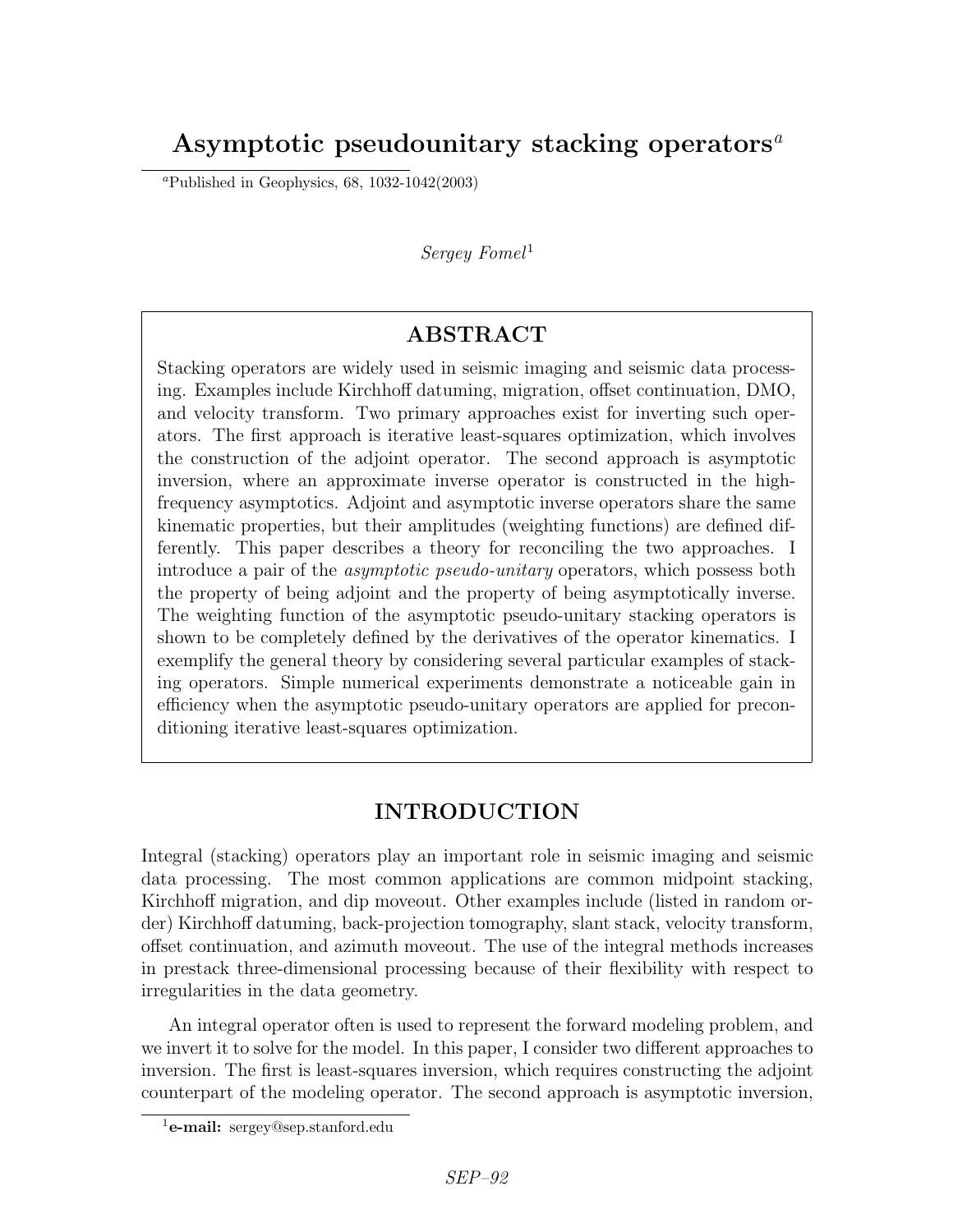which aims at reconstructing the high-frequency (discontinuous) parts of the model. I compare the two approaches and introduce the notion of asymptotic pseudo-unitary operator pair that ties them together.

In practice, least squares inversion is often applied as an iterative process (Ronen and Liner, 2000). The advantage of connecting it with the asymptotic inverse theory is the ability to speed up the iteration. This approach was used, in the context of seismic migration, by Jin et al. (1992) and Lambaré et al. (1992). Asymptotic pseudo-unitary operators, introduced in this paper, provide a more universal theoretical tool. One can use them to construct an appropriate preconditioning operator for accelerating the convergence of the least-squares methods.

The first part of this paper contains a formal definition of a stacking operator and reviews the theory of asymptotic inversion, following the fundamental results of Beylkin (1985) and Goldin (1988, 1990). According to this theory, the high-frequency asymptotic inverse of a stacking operator is also a stacking operator. To connect this theory with the theory of adjoint operators, I show that the adjoint of a stacking operator can also be included in the class of stacking operators. The adjoint operator has the same summation path as the asymptotic inverse but a different weighting function. These two results combine together to form the definition of asymptotic pseudo-unitary integral operators. I apply such operators to define a general preconditioning operator for least-squares inversion. While one can apply Beylkin's theory directly for constructing an appropriate asymptotic preconditioner, pseudo-unitary operators accomplish the job in a more straightforward and computationally attractive way.

The second part of the paper addresses such examples of commonly used stacking operators as wave-equation datuming, migration, velocity transform, and offset continuation. The theory is specified for these particular applications and accompanied by numerical examples. The examples demonstrate the practical advantages of asymptotic pseudo-unitary operators.

## THEORETICAL DEFINITION OF A STACKING OPERATOR

In practice, integration of discrete data is performed by stacking. In theory, it is convenient to represent a stacking operator in the form of a continuous integral:

$$
S(t,y) = \mathbf{A}[M(z,x)] = \int_{\Omega} w(x;t,y) M(\theta(x;t,y),x) dx .
$$
 (1)

Function  $M(z, x)$  is the input of the operator,  $S(t, y)$  is the output,  $\Omega$  is the summation aperture,  $\theta$  represents the summation path, and w stands for the weighting function. The range of integration (the operator aperture) may also depend on t and y. Allowing x to be a two-dimensional variable, we can use definition  $(1)$  to represent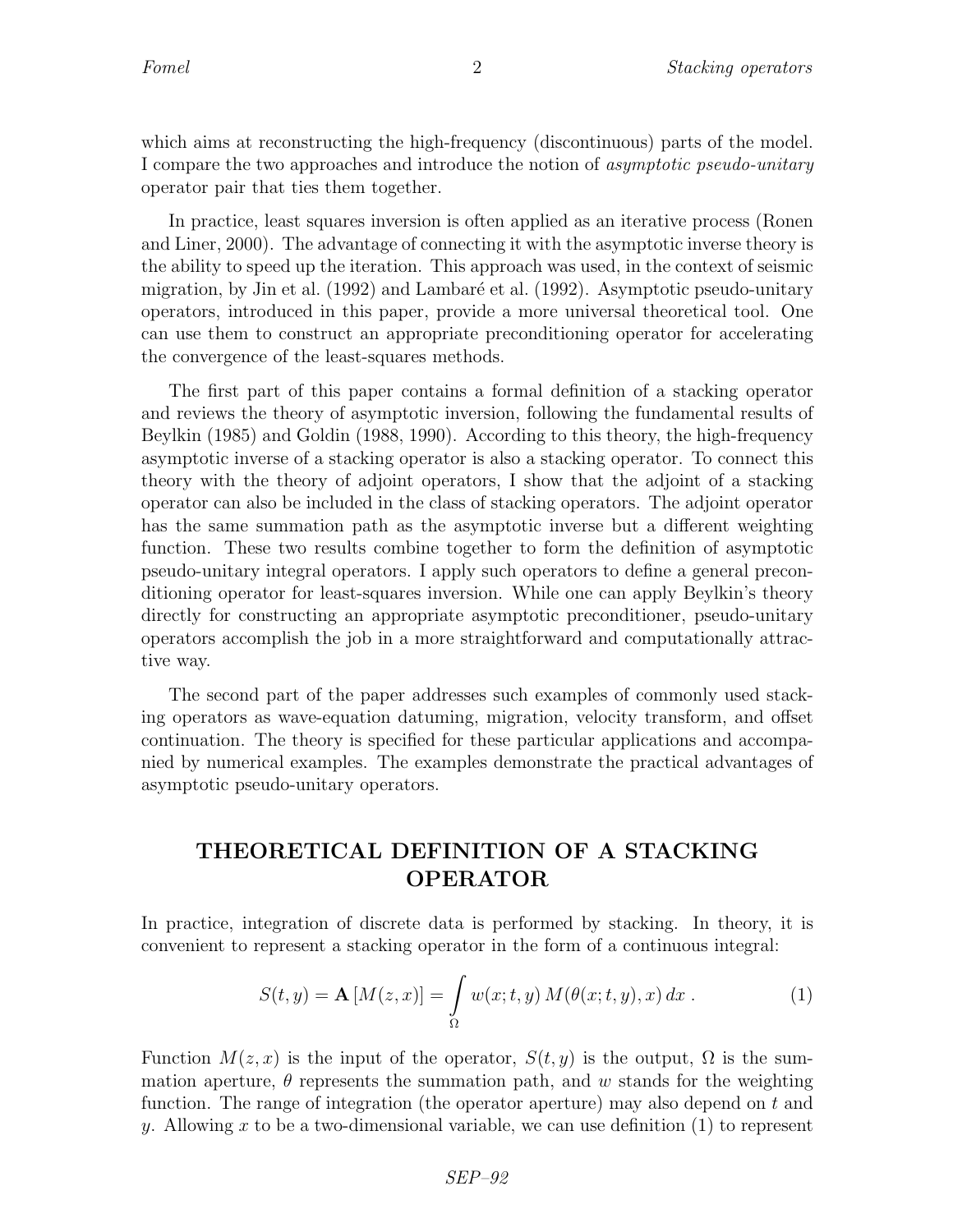an operator applied to three-dimensional data. Throughout this paper, I assume that t and z belong to a one-dimensional space, and that x and  $y$  have the same number of dimensions.

The goal of inversion is to reconstruct some function  $\widehat{M}(z, x)$  for a given  $S(t, y)$ , so that  $\tilde{M}$  is in some sense close to  $M$  in equation (1).

## ASYMPTOTIC INVERSION: RECONSTRUCTING THE DISCONTINUITIES

Mathematical analysis of the inverse problem for operator (1) shows that only in rare cases can we obtain an analytically exact inversion. A well-known example is the Radon transform, which has acquired a lot of different aliases in geophysical literature: slant stack, tau-p transform, plane wave decomposition, and controlled directional reception (CDR) transform (Gardner and Lu, 1991). In this case,

$$
\theta(x;t,y) = t + xy , \qquad (2)
$$

$$
w(x;t,y) = 1.
$$
\n<sup>(3)</sup>

Radon obtained a result similar to the theoretical inversion of operator (1) with the summation path (2) and the weighting function (3) in 1917, but his result was not widely known until the development of computer tomography. According to Radon (1917), the inverse operator has the form

$$
M(z,x) = \mathbf{A}^{-1}[S(t,y)] = |\mathbf{D}|^{m} \int \widehat{w} S(\widehat{\theta}(y;z,x),y) dy , \qquad (4)
$$

where

$$
\widehat{\theta}(y;z,x) = z - xy , \qquad (5)
$$

$$
\widehat{w} = \frac{1}{(2\pi)^m} \,, \tag{6}
$$

 $|\mathbf{D}|$  is a one-dimensional convolution operator with the spectrum  $|\omega|$ :

$$
|\mathbf{D}| \left[ U(z, x) \right] = \frac{1}{2\pi} \int U(\xi, x) \int |\omega| e^{i\omega(z - \xi)} d\omega d\xi , \qquad (7)
$$

and m is the dimensionality of x and y (usually 1 or 2). In Russian geophysical literature, a similar result for the inversion of the CDR transform was published by Nakhamkin (1969).

Extension of Radon's result to the general form of integral operator  $(1)$  (generalized Radon transform) is possible via asymptotic analysis of the inverse problem. In the general case, Beylkin (1985) and Goldin (1988) have shown that asymptotic inversion can reconstruct discontinuous parts of the model. These are the parts responsible for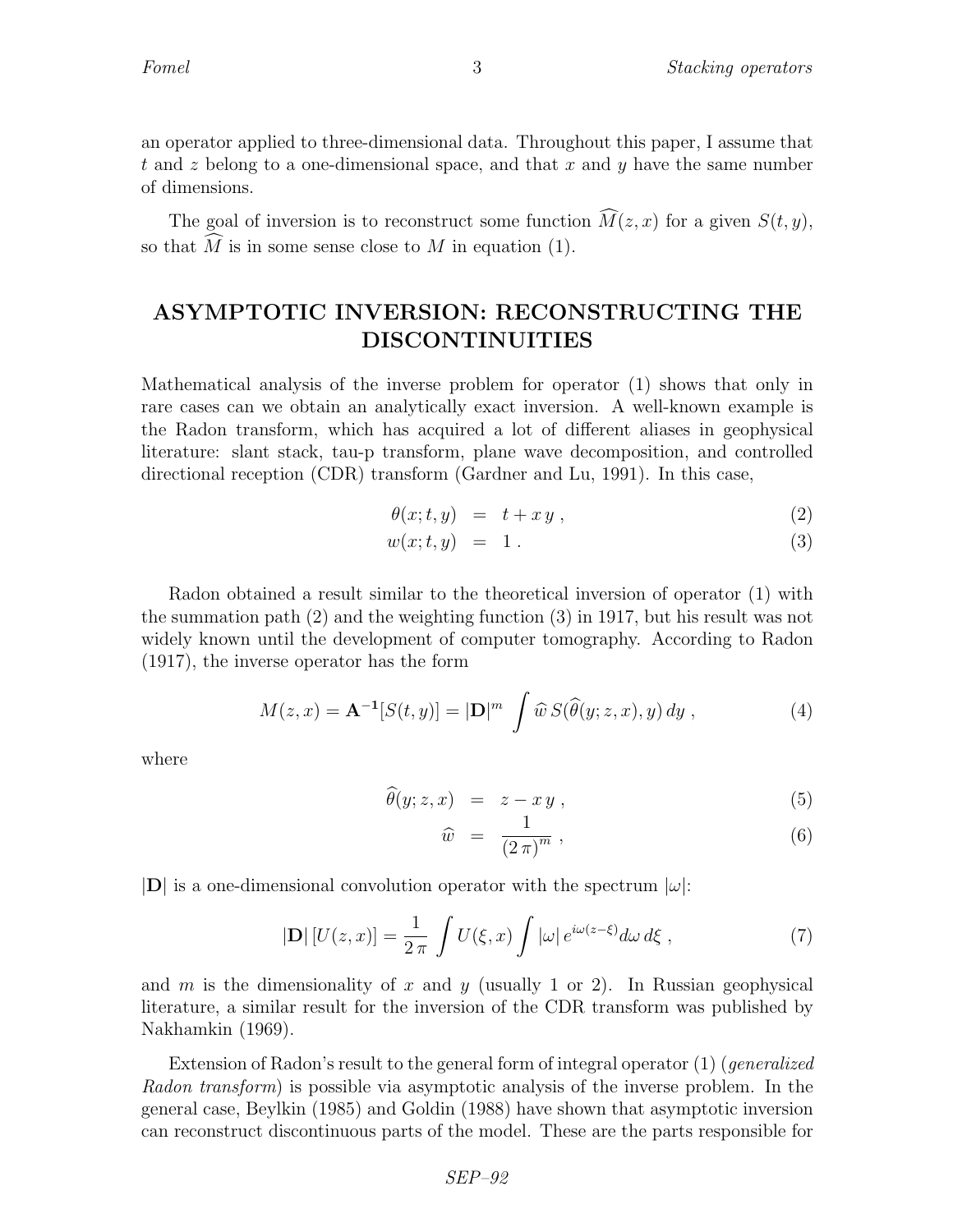the asymptotic behavior of the model at high frequencies. Since the discontinuities are associated with wavefronts and reflection events at seismic sections, there is a certain correspondence between asymptotic inversion and such standard goals of seismic data processing as kinematic equivalence and amplitude preservation.

The main theorem of asymptotic inversion can be formulated as follows (Goldin, 1988). The leading-order discontinuities in  $M$  are reconstructed by an integral operator of the form

$$
\widehat{M}(z,x) = \widehat{\mathbf{A}}[S(t,y)] = |\mathbf{D}|^{m} \int \widehat{w}(y;z,x) S(\widehat{\theta}(y;z,x),y) dy , \qquad (8)
$$

where the summation path  $\hat{\theta}$  is obtained simply by solving the equation

$$
z = \theta(x; t, y) \tag{9}
$$

for  $t$  (if such an explicit solution is possible). The correctly chosen summation path reconstructs the geometry of the discontinuities. To recover the amplitude, we must choose the correct weighting function, which is constrained by the equation (Beylkin, 1985; Goldin, 1988)

$$
w\,\widehat{w} = \frac{1}{(2\,\pi)^m} \sqrt{\left|F\,\widehat{F}\right| \left|\frac{\partial\widehat{\theta}}{\partial z}\right|^m},\tag{10}
$$

where

$$
F = \frac{\partial \theta}{\partial t} \frac{\partial^2 \theta}{\partial x \partial y} - \frac{\partial \theta}{\partial y} \frac{\partial^2 \theta}{\partial x \partial t}, \qquad (11)
$$

$$
\widehat{F} = \frac{\partial \widehat{\theta}}{\partial z} \frac{\partial^2 \widehat{\theta}}{\partial x \partial y} - \frac{\partial \widehat{\theta}}{\partial x} \frac{\partial^2 \widehat{\theta}}{\partial y \partial z}.
$$
\n(12)

The solution assumes that differential forms  $F$  and  $\hat{F}$  exist and are bounded and non-vanishing<sup>2</sup>. In the multi-dimensional case  $(m \geq 2)$ , they are replaced by the determinants of the corresponding matrices. To ensure the asymptotic inversion, equation (10) must be satisfied at least in the vicinity of the stationary points of integral (1). Those are the points where the summation path of the form (9) is tangent to the traveltimes of the actual events on the transformed model. In the case of the Radon transform,  $\left| F \hat{F} \right| = \begin{bmatrix} 1 & 0 \\ 0 & 1 \end{bmatrix}$  $\frac{\partial \theta}{\partial z}$  $= 1$ , and the asymptotic inverse coincides with the exact inversion.

## LEAST-SQUARES INVERSION AND ADJOINT OPERATORS

Least-squares inversion is widely used in practice not only because it is applicable even when the asymptotic results are unavailable but also because of its ability to

<sup>&</sup>lt;sup>2</sup>This requirement is related to the requirement for the normal  $\mathbf{A}^T \mathbf{A}$  operator, inroduced in the next section, to be a pseudo-differential operator (Wong, 1991). Situations where this condition is violated require a special consideration (Nolan and Symes, 1996; Stolk, 2000).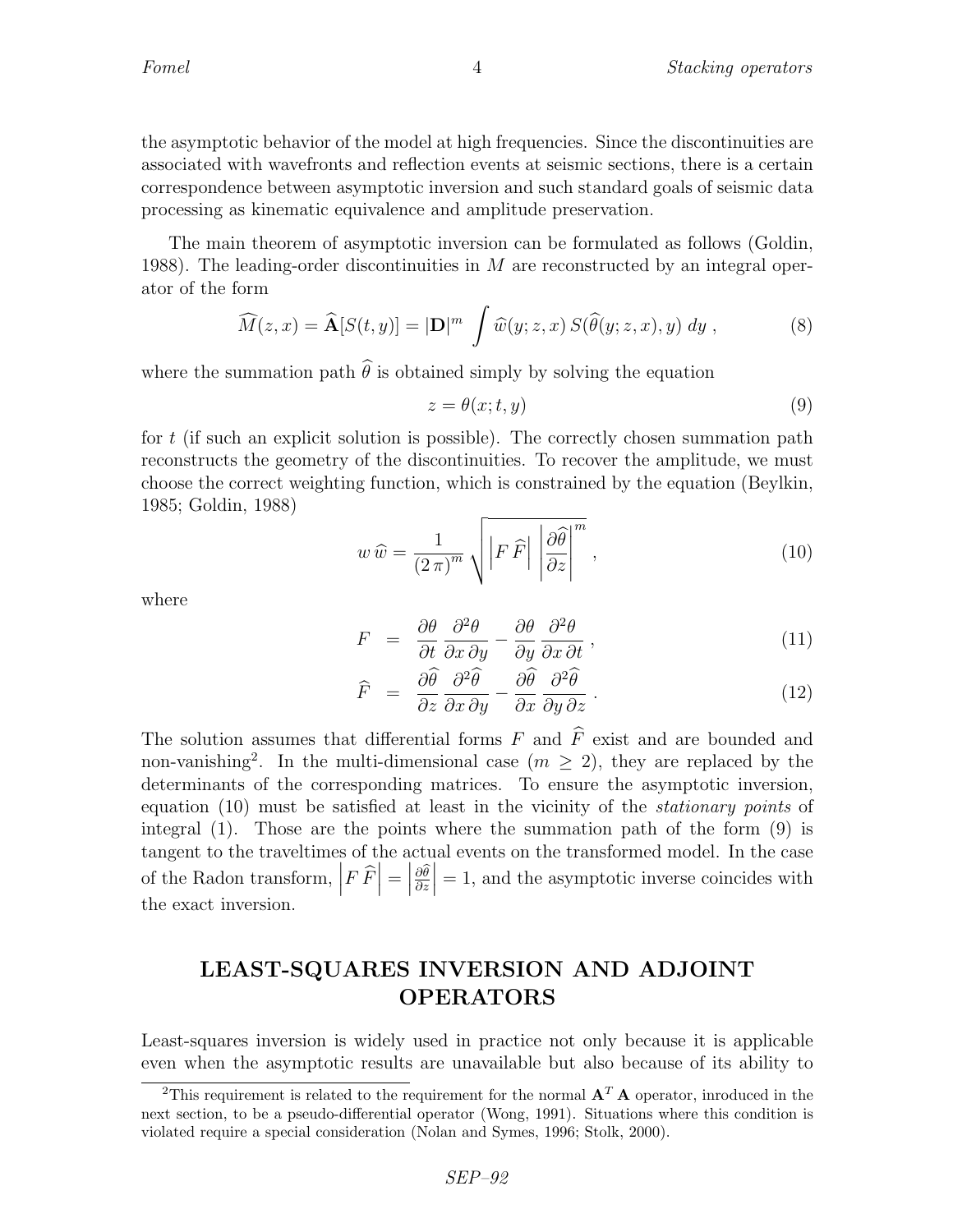handle finite sampling effects that are difficult to handle in asymptotic theory (Ronen and Liner, 2000).

The theoretical least-squares inverse of operator (1) has the well-known form (Tarantola, 1987)

$$
\widetilde{M}(z,x) = \widetilde{\mathbf{A}}[S(t,y)] = (\mathbf{A}^{\mathbf{T}} \mathbf{A})^{\dagger} \mathbf{A}^{\mathbf{T}}[S(t,y)], \qquad (13)
$$

where  $\dagger$  denotes pseudo-inverse, and the adjoint operator  $A<sup>T</sup>$  is defined by the dotproduct test:

$$
(S(t, y), \mathbf{A}[M(z, x)]) \equiv (\mathbf{A}^{\mathbf{T}}[S(t, y)], M(z, x)) .
$$
 (14)

With a specified definition of the dot-product, the generalized inverse minimizes the following quantity, which is the squared  $L_2$  norm of the residual:

$$
(S(t, y) - A[M(z, x)], S(t, y) - A[M(z, x)])
$$
 (15)

In the case of integral operators, a natural definition of the dot-product is the double integral

$$
(S_1(t, y), S_2(t, y)) = \iint S_1(t, y) S_2(t, y) dy dt , \qquad (16)
$$

$$
(M_1(z,x), M_2(z,x)) = \iint M_1(z,x) M_2(z,x) dx dz . \qquad (17)
$$

The notion of the adjoint operator completely depends on the arbitrarily chosen definition of the dot product and norm in the model and data spaces. A simple way to change those definitions is to find some positive weights  $W_M(z, x)$  in the model space and  $W<sub>S</sub>(t, y)$  in the data space that define the dot products as follows:

$$
(S_1(t, y), S_2(t, y)) = \iint_{c,c} W_S(t, y) S_1(t, y) S_2(t, y) dy dt,
$$
 (18)

$$
(M_1(z,x), M_2(z,x)) = \iint W_M(z,x) M_1(z,x) M_2(z,x) dx dz . \tag{19}
$$

To formally define the adjoint of a stacking operator, let us substitute the definition of the stacking operator (1) into the dot product (14), as follows:

$$
(S(t,y), \mathbf{A}[M(z,x)]) = \int \int \int w(x;t,y) M(\theta(x;t,y),x) S(t,y) dx dy dt.
$$
 (20)

Assuming that the function  $\theta$  is monotone in  $t^3$ , we can change the integration variable t to  $z = \theta(x; t, y)$  and rewrite equation (20) in the form

$$
(S(t,y), \mathbf{A}[M(z,x)]) = \iiint \widetilde{w}(y;z,x) M(z,x) S(\widehat{\theta}(y;z,x),x) dy dx dz , \qquad (21)
$$

<sup>&</sup>lt;sup>3</sup>If this is not the case, a different parameterization of the stacking function is appropriate (Fomel, 2001a)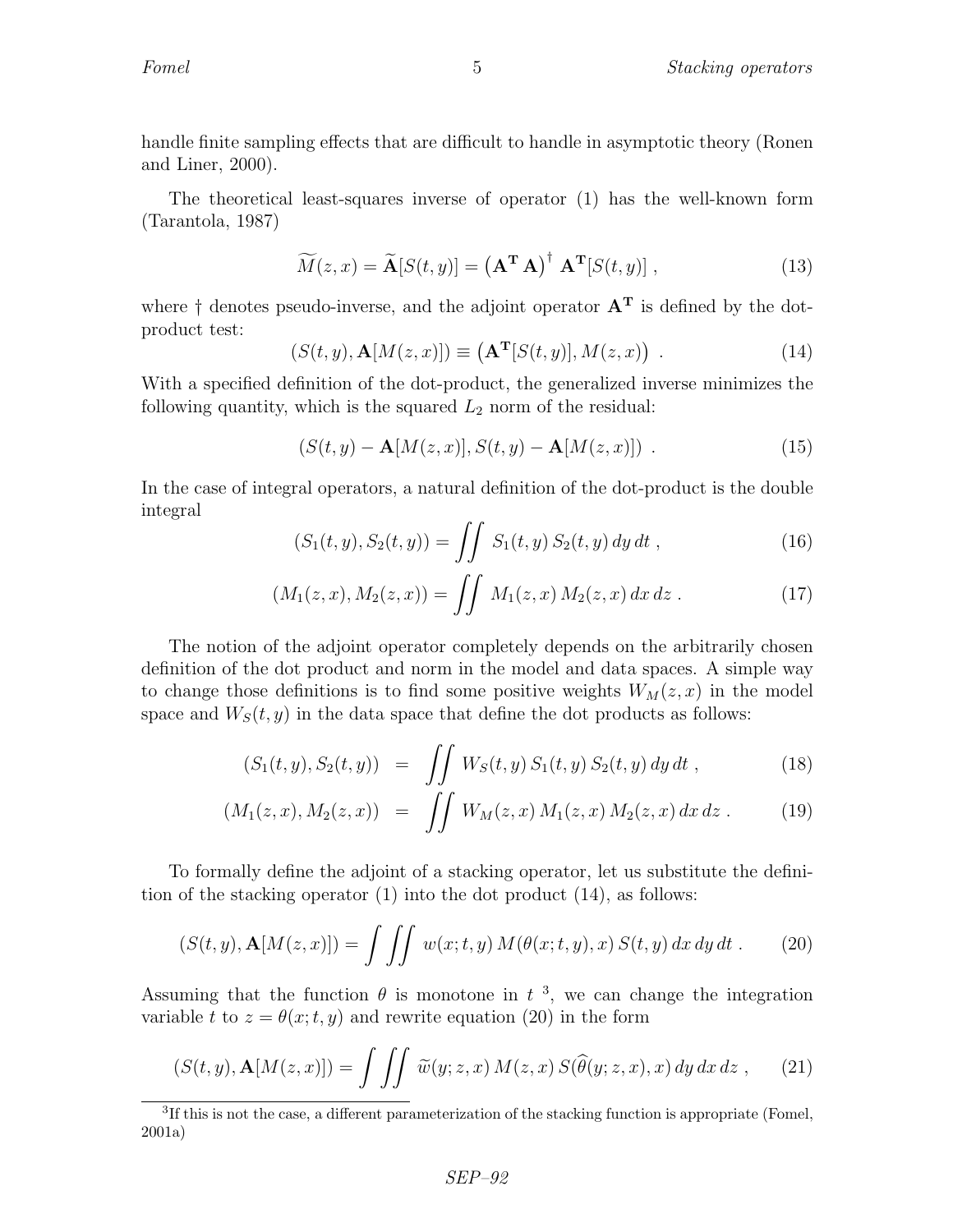where  $\hat{\theta}$  has the same meaning as in equation (8), and

$$
\widetilde{w}(y; z, x) = w(x; \widehat{\theta}(y; z, x), y) \left| \frac{\partial \widehat{\theta}}{\partial z} \right| . \tag{22}
$$

Comparing equations (21) and (14), we conclude that the adjoint operator  $A<sup>T</sup>$  is defined by the equality

$$
\mathbf{A}^{\mathbf{T}}[S(t,y)] = \int \widetilde{w}(y;z,x) \, S(\widehat{\theta}(y;z,x),y) \, dy \,. \tag{23}
$$

Thus we have proven that the continuous adjoint of a stacking operator is another stacking operator. The adjoint operator has the same summation path as the asymptotic inverse (8), which guarantees the correct reconstruction of the kinematics of the input wavefield. The amplitude (weighting function) of the adjoint operator is directly proportional to the forward weighting according to equation (22). The coefficient of proportionality is the Jacobian of the transformation of the variables z and t.

Similar results have been obtained for particular cases of stacking operators: velocity transform (Thorson, 1984; Jedlicka, 1989), Kirchhoff constant-velocity migration (Ji, 1994), and NMO (Crawley, 1995). In the appendix, I exemplify an application of least-squares inversion by reviewing inversion of the Radon operator and showing that it is precisely equivalent to the asymptotic result of the previous section.

## ASYMPTOTIC PSEUDO-UNITARY OPERATOR PAIR

According to the theory of asymptotic inversion, briefly reviewed in the first part of this paper, the weighting function of the asymptotically inverse operator is inversely proportional to the weighting of the forward operator. On the other hand, the weighting in the adjoint is directly proportional to the forward weighting. This difference allows us to define a hybrid pair of operators that possess both the property of being adjoint and the property of being asymptotic inverse. It is appropriate to call a pair of operators defined in this way asymptotic pseudo-unitary. The definition of asymptotic pseudo-unitary operators follows directly from the combination of definitions (8) and (23). Splitting the derivative operator  $|\mathbf{D}|$  in (8) into the product of two operators, we can write the forward operator as

$$
S(t, y) = \mathbf{A}[M(z, x)] = \int w^{(+)}(x; t, y) |\mathbf{D}|^{m/2} M(\theta(x; t, y), x) dx \qquad (24)
$$

and its asymptotic pseudo-unitary adjoint as

$$
\widetilde{M}(z,x) = \widetilde{\mathbf{A}}[S(t,y)] = |\mathbf{D}|^{m/2} \int w^{(-)}(y;z,x) S(\widehat{\theta}(y;z,x),y) dy.
$$
 (25)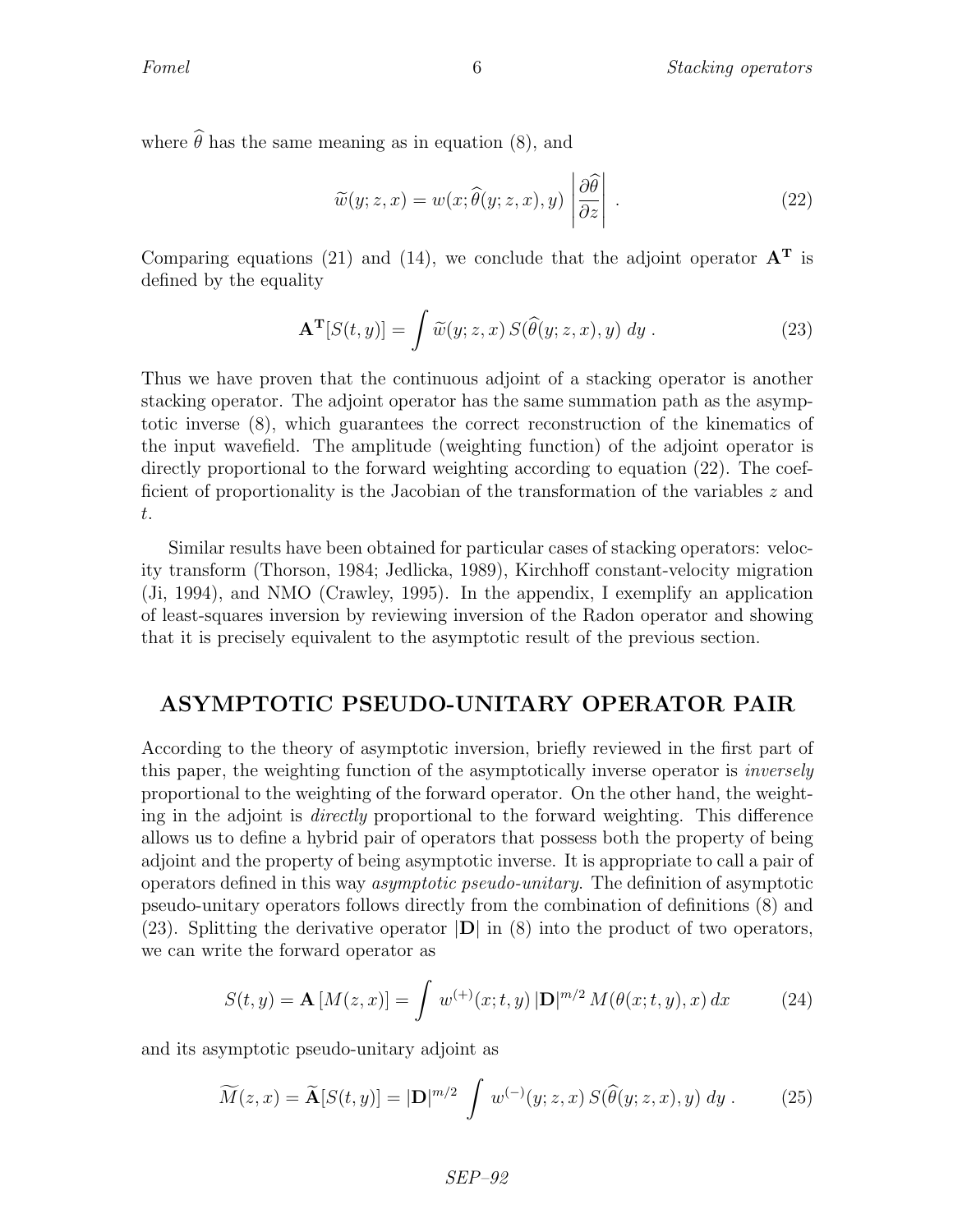According to equation (10),

$$
w^{(+)}w^{(-)} = \frac{1}{(2\pi)^m} \sqrt{\left|F\,\hat{F}\right| \left|\frac{\partial\hat{\theta}}{\partial z}\right|^m} \,. \tag{26}
$$

According to equation (22),

$$
w^{(-)} = w^{(+)} \left| \frac{\partial \widehat{\theta}}{\partial z} \right| \,. \tag{27}
$$

Combining equations (26) and (27) uniquely determines both weighting functions, as follows:

$$
w^{(+)} = \frac{1}{(2\pi)^{m/2}} \left| F \,\widehat{F} \right|^{1/4} \left| \frac{\partial \widehat{\theta}}{\partial z} \right|^{(m-2)/4}, \tag{28}
$$

$$
w^{(-)} = \frac{1}{(2\pi)^{m/2}} \left| F \,\hat{F} \right|^{1/4} \left| \frac{\partial \hat{\theta}}{\partial z} \right|^{(m+2)/4} . \tag{29}
$$

Equations (28) and (29) complete the definition of asymptotic pseudo-unitary operator pair.

The notion of pseudo-unitary operators is directly applicable in the situations where we can arbitrarily construct both forward and inverse operators. One example of such a situation is the velocity transform considered in the next section of this paper. In the more common case, the forward operator is strictly defined by the physics of a problem. In this case, we can include asymptotic inversion in the iterative least-squares inversion by means of *preconditioning* (Jin et al., 1992; Lambaré et al., 1992). The linear preconditioning operator should transform the forward stackingtype operator to the form (24) with the weighting function (28). Theoretically, this form of preconditioning should lead to the fastest convergence of the iterative leastsquares inversion with respect to the high-frequency parts of the model.

If the forward pseudo-unitary operator  $A_p$  can be related to the forward modeling operator  $\mathbf{A}_m$  as  $\mathbf{A}_p = \mathbf{W}_s \mathbf{A}_m \mathbf{W}_m$ , where  $\mathbf{W}_s$  and  $\mathbf{W}_m$  are weighting operators in the data and model domains correspondingly, then preconditioning simply amounts to replacing the least-squares equation

$$
S \approx \mathbf{A}_m[M] \tag{30}
$$

with the equation

$$
\mathbf{W}_s[S] \approx \mathbf{W}_s \, \mathbf{A}_m \, \mathbf{W}_m[P] = \mathbf{A}_p[P] \,, \tag{31}
$$

where  $P$  is the preconditioned model. The advantage of using equation (31) is in the the fact that the normal operator  $A_p^T A_p$  is closer (asymptotically) to identity and therefore should be easier to invert than the original operator  $\mathbf{A}_m^T \mathbf{A}_m$  in the least-squares solution (13).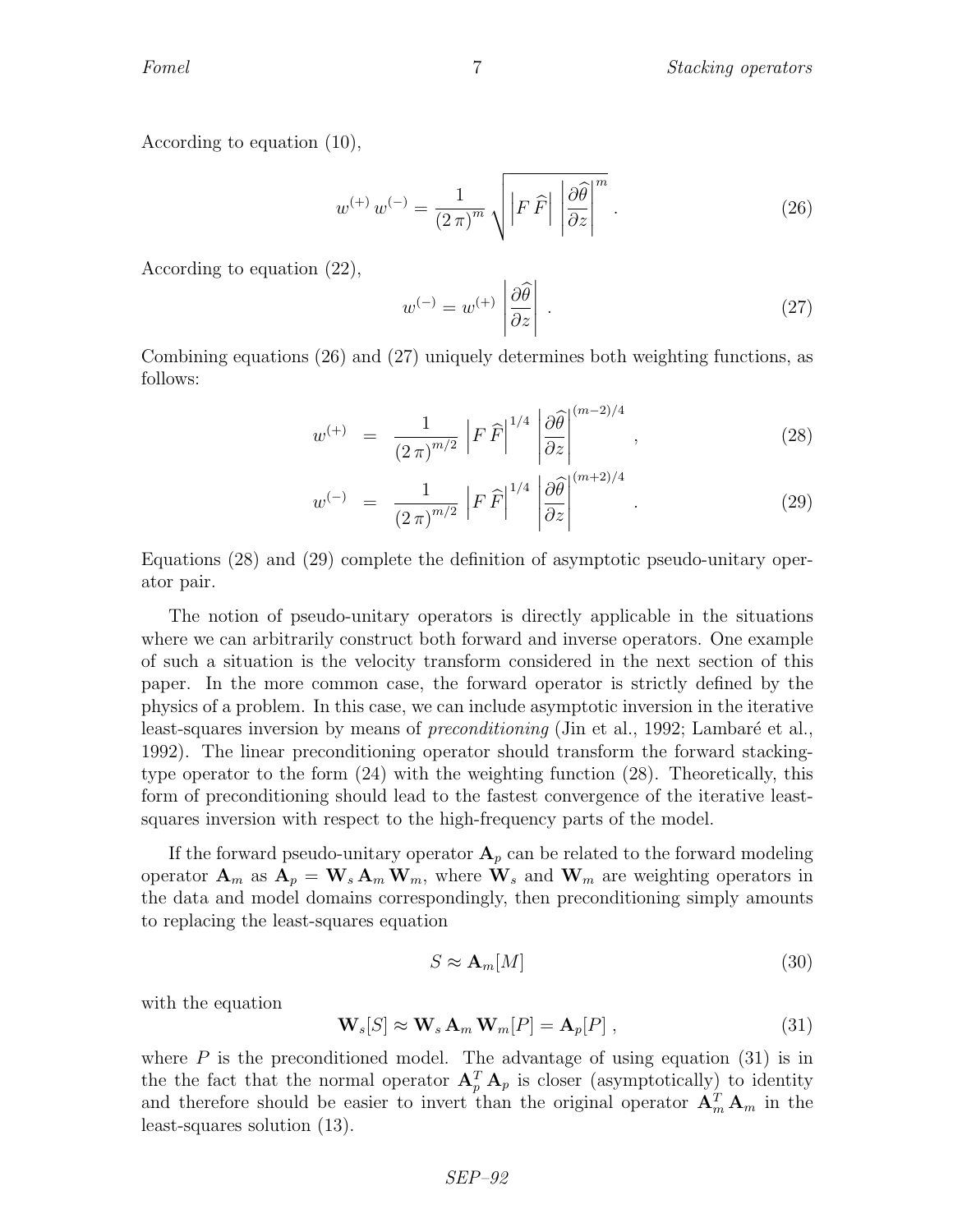## EXAMPLES

In this section, I consider several particular examples of stacking operators used in seismic data processing and derive their asymptotic pseudo-unitary versions.

## Datuming

Let x denote a point on the surface at which the propagating wavefield is recorded. Let y denote a point on another surface, to which the wavefield is propagating. Then the summation path of the stacking operator for the forward wavefield continuation is

$$
\theta(x;t,y) = t - T(x,y) \tag{32}
$$

where t is the time recorded at the y-surface, and  $T(x, y)$  is the traveltime along the ray connecting x and y. The backward propagation reverses the sign in  $(32)$ , as follows:  $\overline{\phantom{a}}$ 

$$
\widehat{\theta}(y; z, x) = z + T(x, y) \tag{33}
$$

Substituting the summation path formulas (32) and (33) into the general weighting function formulas (28) and (29), we immediately obtain

$$
w^{(+)} = w^{(-)} = \frac{1}{(2\pi)^{m/2}} \left| \frac{\partial^2 T}{\partial x \partial y} \right|^{1/2} . \tag{34}
$$

Gritsenko's formula (Gritsenko, 1984; Goldin, 1986) states that the second mixed traveltime derivative  $\frac{\partial^2 T}{\partial x \partial y}$  is connected with the geometric spreading R along the x-y ray by the equality

$$
R(x,y) = \frac{\sqrt{\cos \alpha(x) \cos \alpha(y)}}{v(x)} \left| \frac{\partial^2 T}{\partial x \partial y} \right|^{-1/2}, \qquad (35)
$$

where  $v(x)$  is the velocity at the point x, and  $\alpha(x)$  and  $\alpha(y)$  are the angles formed by the ray with the  $x$  and  $y$  surfaces, respectively. In a constant-velocity medium,

$$
R(x, y) = v^{m-1} T(x, y)^{m/2} . \tag{36}
$$

Gritsenko's formula (35) allows us to rewrite equation (34) in the form (Goldin, 1988)

$$
w^{(+)}(x;t,y) = \frac{1}{(2\pi)^{m/2}} \frac{\sqrt{\cos \alpha(x) \cos \alpha(y)}}{v(x) R(x,y)},
$$
\n(37)

$$
w^{(-)}(y;z,x) = \frac{1}{(2\pi)^{m/2}} \frac{\sqrt{\cos \alpha(x) \cos \alpha(y)}}{v(y) R(y,x)}.
$$
 (38)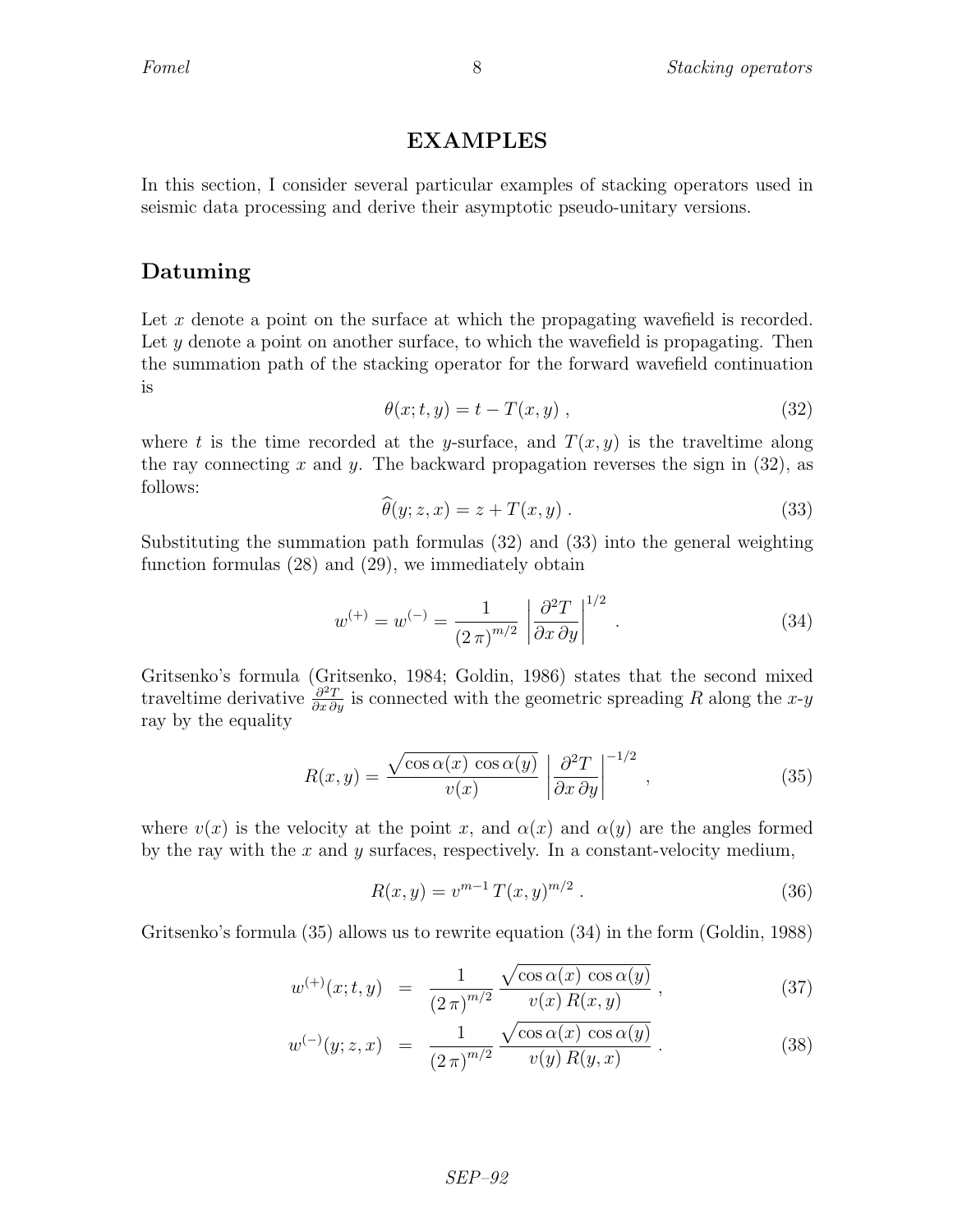The weighting functions commonly used in Kirchhoff datuming (Berryhill, 1979; Wiggins, 1984; Goldin, 1985) are defined as

$$
w(x;t,y) = \frac{1}{(2\pi)^{m/2}} \frac{\cos \alpha(x)}{v(x) R(x,y)},
$$
\n(39)

$$
\widehat{w}(y; z, x) = \frac{1}{(2\pi)^{m/2}} \frac{\cos \alpha(y)}{v(y) R(y, x)}.
$$
\n(40)

These two operators appear to be asymptotically inverse according to formula (10). They coincide with the asymptotic pseudo-unitary operators if the velocity  $v$  is constant  $(v(x) = v(y))$ , and the two datum surfaces are parallel  $(\alpha(x) = \alpha(y))$ .

## Migration

Least-squares migration, envisioned by Lailly (1984) and Tarantola (1984), has recently become a practical method and gained a lot of attention in the geophysical literature (Nemeth et al., 1999; Chavent and Plessix, 1999; Duquet and Marfurt, 1999; Fomel et al., 2002). Using the theory of asymptotic pseudo-unitary operators allows us to reconcile this approach with the method of asymptotic true-amplitude migration (Bleistein et al., 2001).

As recognized by Tygel et al. (1994), true-amplitude migration (Goldin, 1992; Schleicher et al., 1993) is the asymptotic inversion of seismic modeling represented by the Kirchhoff high-frequency approximation. The Kirchhoff approximation for a reflected wave (Haddon and Buchen, 1981; Bleistein, 1984) belongs to the class of stacking-type operators (1) with the summation path

$$
\theta(x; t, y) = t - T(s(y), x) - T(x, r(y)), \qquad (41)
$$

the weighting function

$$
w(x;t,y) = \frac{1}{(2\pi)^{m/2}} \frac{C(s(y),x,r(y))}{R(s(y),x) R(x,r(y))},
$$
\n(42)

and the additional time filter  $\left(\frac{\partial}{\partial z}\right)^{m/2}$ . Here x denotes a point at the reflector surface, s is the source location, and r is the receiver location at the observation surface. The parameter y corresponds to the configuration of observation. That is,  $s(y) =$ s,  $r(y) = y$  for the common-shot configuration,  $s(y) = r(y) = y$  for the zero-offset configuration, and  $s(y) = y - h$ ,  $r(y) = y + h$  for the common-offset configuration (where h is the half-offset). The functions  $T$  and  $R$  have the same meaning as in the datuming example, representing the one-way traveltime and the one-way geometric spreading, respectively. The function  $C(s, x, r)$  is known as the *obliquity factor*. Its definition is

$$
C(s,x,r) = \frac{1}{2} \left( \frac{\cos \alpha_s(x)}{v_s(x)} + \frac{\cos \alpha_r(x)}{v_r(x)} \right) , \qquad (43)
$$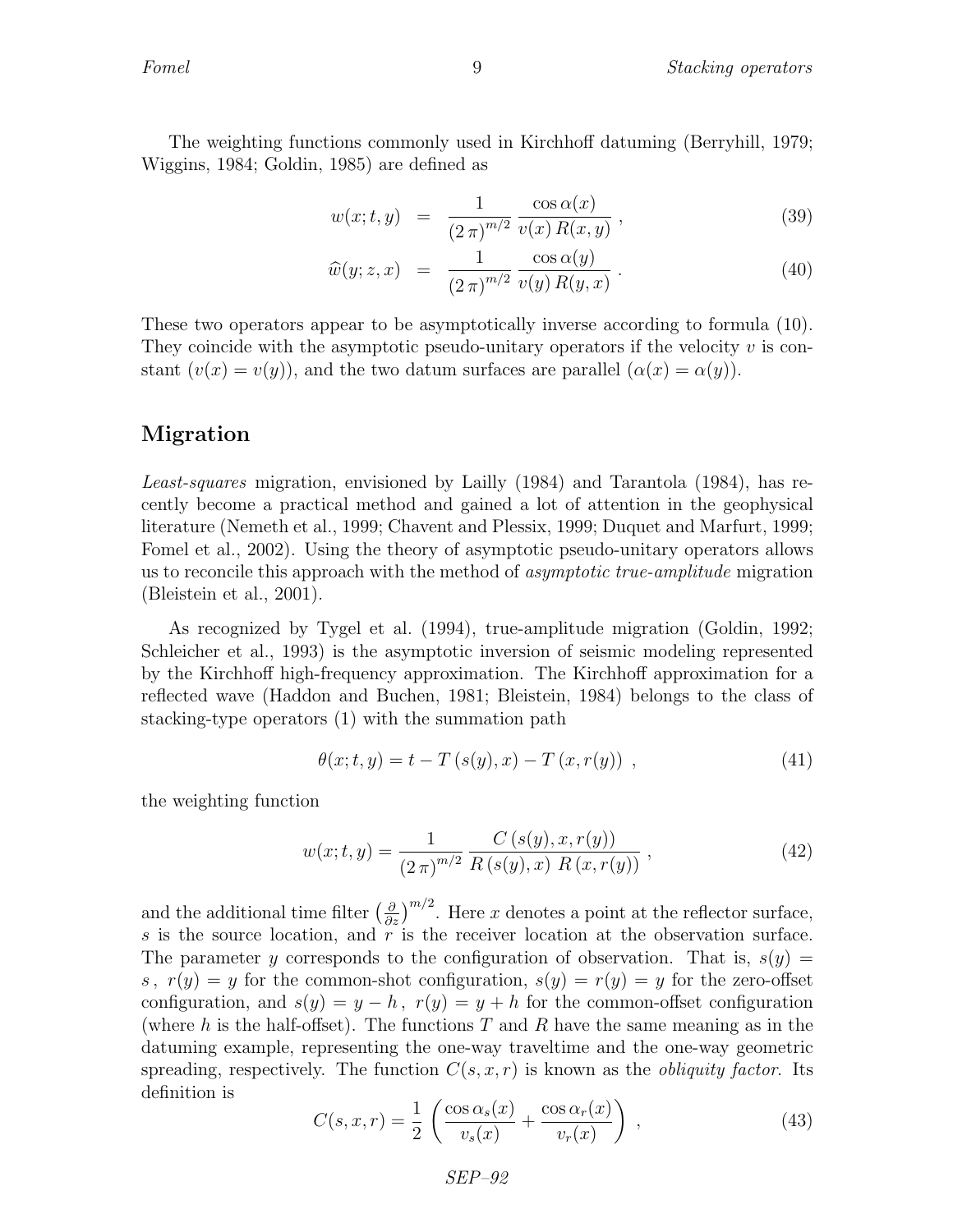where the angles  $\alpha_s(x)$  and  $\alpha_r(x)$  are formed by the incident and reflected waves with the normal to the reflector at the point x, and  $v_s(x)$  and  $v_r(x)$  are the corresponding velocities in the vicinity of this point. In this paper, I leave the case of converted (e.g., P-SV) waves outside the scope of consideration and assume that  $v_s(x)$  equals  $v_r(x)$ (e.g., in P-P reflection). In this case, it is important to notice that at the stationary point of the Kirchhoff integral,  $\alpha_s(x) = \alpha_r(x) = \alpha(x)$  (the law of reflection), and therefore

$$
C(s, x, r) = \frac{\cos \alpha(x)}{v(x)}.
$$
\n(44)

The stationary point of the Kirchhoff integral is the point where the stacking curve (41) is tangent to the actual reflection traveltime curve. When our goal is asymptotic inversion, it is appropriate to use equation (44) in place of (43) to construct the inverse operator. The weighted function (42) can include other factors affecting the leading-order (WKBJ) ray amplitude, such as the source signature, caustics counter (the KMAH-index), and transmission coefficient for the interfaces (Chapman and Drummond, 1982; Cerveny, 2001). In the following analysis, I neglect these factors for simplicity.

The model M implied by the Kirchhoff modeling integral is the wavefield with the wavelet shape of the incident wave and the amplitude proportional to the reflector coefficient along the reflector surface. The goal of true-amplitude migration is to recover M from the observed seismic data. In order to obtain the image of the reflectors, the reconstructed model is evaluated at the time z equal to zero. The Kirchhoff modeling integral requires explicit definition of the reflector surface. However, its inverse doesn't require explicit specification of the reflector location. For each point of the subsurface, one can find the normal to the hypothetical reflector by bisecting the angle between the  $s-x$  and  $x-r$  rays. Born scattering approximation provides a different physical model for the reflected waves. According to this approximation, the recorded waves are viewed as scattered on smooth local inhomogeneities rather than reflected from sharp reflector surfaces. The inversion of Born modeling (Miller et al., 1987; Bleistein, 1987) closely corresponds with the result of Kirchhoff integral inversion. For an unknown reflector and the correct macro-velocity model, the asymptotic inversion reconstructs the signal located at the reflector surface with the amplitude proportional to the reflector coefficient.

As follows from the form of the summation path (41), the integral migration operator must have the summation path

$$
\theta(y; z, x) = z + T(s(y), x) + T(x, r(y))
$$
\n(45)

to reconstruct the geometry of the reflector at the migrated section. According to equation (8), the asymptotic reconstruction of the wavelet requires, in addition, the derivative filter  $\left(-\frac{\partial}{\partial t}\right)^{m/2}$ . The asymptotic reconstruction of the amplitude defines the true-amplitude weighting function in accordance with equation (10), as follows:

$$
\widehat{w}(y; z, x) = \frac{v(x) R(s(y), x) R(x, r(y))}{(2\pi)^{m/2} \cos \alpha(x)} \left| \frac{\partial^2 T(s(y), x)}{\partial x \partial y} + \frac{\partial^2 T(x, r(y))}{\partial x \partial y} \right|.
$$
 (46)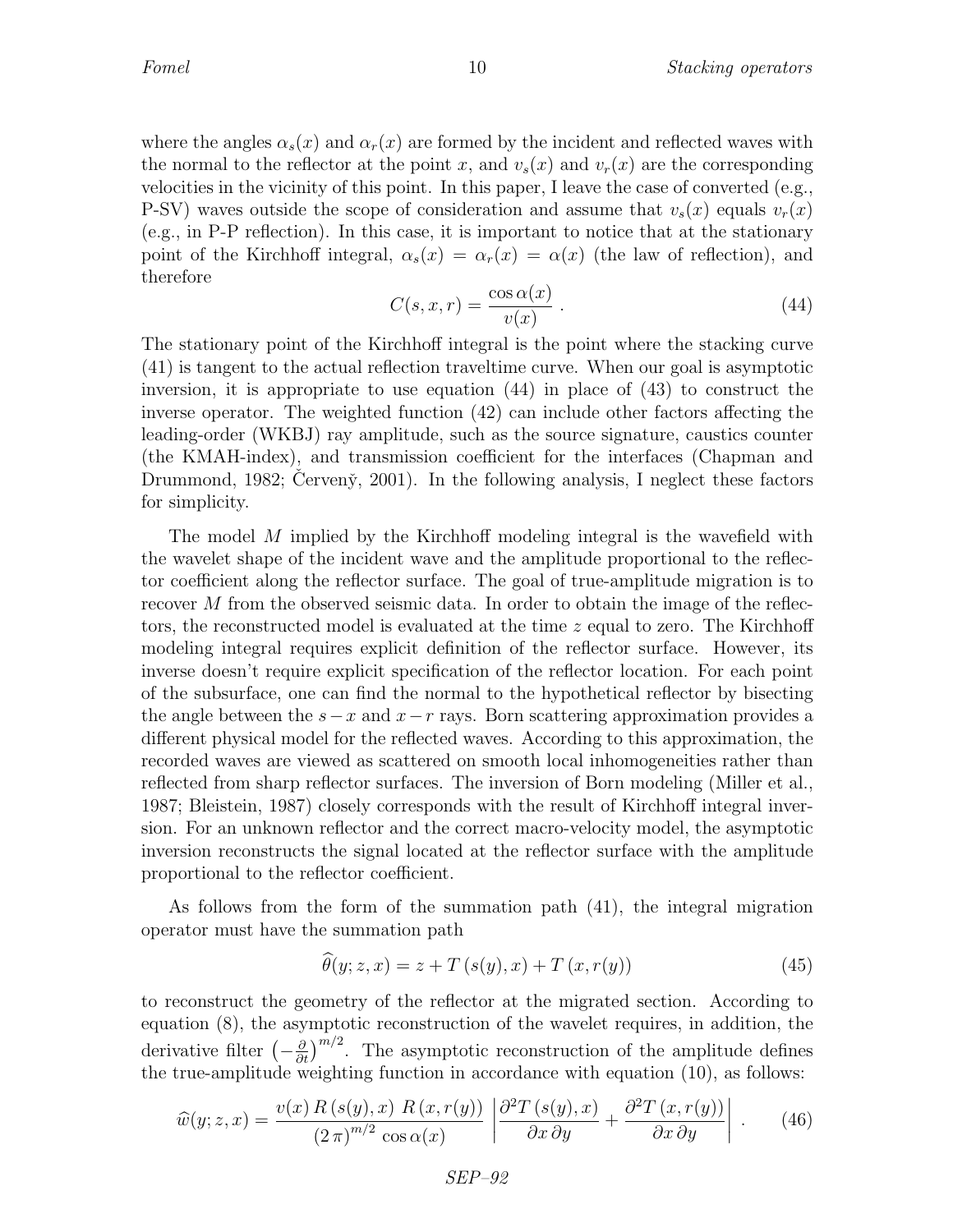The weighting function of the asymptotic pseudo-unitary migration is found analogously to equation (34) as

$$
w^{(+)} = w^{(-)} = \frac{1}{(2\pi)^{m/2}} \left| \frac{\partial^2 T(s(y), x)}{\partial x \partial y} + \frac{\partial^2 T(x, r(y))}{\partial x \partial y} \right|^{1/2} . \tag{47}
$$

Unlike true-amplitude migration, this type of migration operator does not change the dimensionality of the input. Several specific cases exist for different configurations of the input data.

#### 1. Common-shot migration

In the case of common-shot migration, we can simplify equation (46) with the help of Gritsenko's formula (35) to the form

$$
\widehat{w}_{CS}(r;z,x) = \frac{1}{(2\pi)^{m/2}} \frac{\cos \alpha(r)}{v(x)} \frac{R(s,x)}{R(x,r)} = \frac{1}{(2\pi)^{m/2}} \frac{\cos \alpha(r)}{v(r)} \frac{R(s,x)}{R(r,x)},\tag{48}
$$

where the angle  $\alpha(r)$  is measured between the reflected ray and the normal to the observation surface at the reflector point r. Formula  $(48)$  coincides with the analogous result of Keho and Beydoun (1988), derived directly from Claerbout's imaging principle (Claerbout, 1970). An alternative derivation is given by Goldin (1987). Docherty (1991) points out a remarkable correspondence between this formula and the classic results of Born scattering inversion (Bleistein, 1987).

For common-shot migration, pseudo-unitary weighting coincides with the weighting of datuming and corresponds to the downward continuation of the receivers.

#### 2. Zero-offset migration

In the case of zero-offset migration, Gritsenko's formula simplifies the true-amplitude migration weighting function (46) to the form

$$
\widehat{w}_{ZO}(y;z,x) = \frac{2^m}{(2\pi)^{m/2}} \frac{\cos \alpha(y)}{v(y)}.
$$
\n(49)

In a constant-velocity medium, one can accomplish the true-amplitude zero-offset migration by premultiplying the recorded zero-offset seismic section by the factor  $\frac{v}{2}$  $\left(\frac{v}{2}\right)^{m-1}$   $\left(\frac{t}{2}\right)$  $\frac{t}{2}$ )<sup> $m/2$ </sup> [which corresponds at the stationary point to the geometric spreading  $R(x, y)$  and downward continuation according to formula (40) with the effective velocity  $v/2$  (Goldin, 1987; Hubral et al., 1991). This conclusion is in agreement with the analogous result of Born inversion (Bleistein et al., 1985), though derived from a different viewpoint.

In the zero-offset case, the pseudo-unitary forward operator reduces to downward pseudo-unitary continuation with a velocity of  $v/2$ .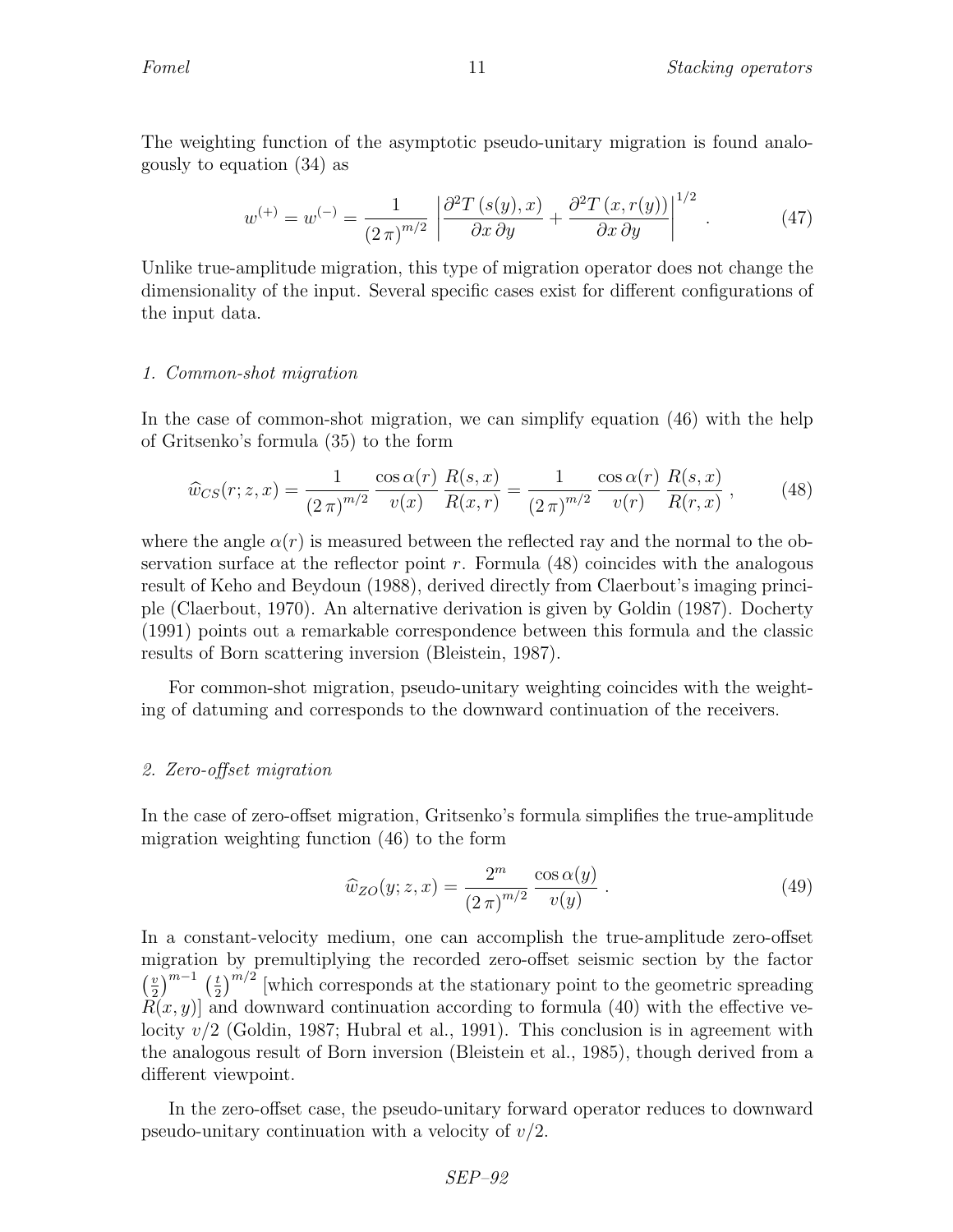#### 3. Common-offset migration

In the case of common-offset migration in a general variable-velocity medium, the weighting function (46) cannot be simplified to a different form, and all its components need to be calculated explicitly by dynamic ray tracing (Cerven $\check{y}$  and de Castro, 1993). In the constant-velocity case, we can differentiate the explicit expression for the summation path

$$
\widehat{\theta}(y; z, x) = z + \frac{\rho_s(x, y) + \rho_r(x, y)}{v}, \qquad (50)
$$

where  $\rho_s$  and  $\rho_r$  are the lengths of the incident and reflected rays:

$$
\rho_s(y, x) = \sqrt{x_3^2 + (x_1 - y_1 + h_1)^2 + (x_2 - y_2 + h_2)^2}, \tag{51}
$$

$$
\rho_r(y,x) = \sqrt{x_3^2 + (x_1 - y_1 - h_1)^2 + (x_2 - y_2 - h_2)^2}.
$$
\n(52)

For simplicity, the vertical component of the midpoint  $y_3$  is set here to zero. Evaluating the second derivative term in formula (46) for the common-offset geometry leads, after some heavy algebra, to the expression

$$
\left| \frac{\partial^2 T(s(y), x)}{\partial x \partial y} + \frac{\partial^2 T(x, r(y))}{\partial x \partial y} \right| = \frac{x_3 (\rho_s^2 + \rho_r^2)}{v (\rho_s \rho_r)^2} \left( \frac{\rho_s + \rho_r}{v \rho_s \rho_r} \right)^{m-1} \cos \alpha(x) . \tag{53}
$$

Substituting (53) into the general formula (46) yields the weighting function for the common-offset true-amplitude constant-velocity migration:

$$
\widehat{w}_{CO}(y;z,x) = \frac{1}{(2\pi)^{m/2}} \frac{x_3\left(\rho_s + \rho_r\right)^{m-1}\left(\rho_s^2 + \rho_r^2\right)}{v\left(\rho_s \rho_r\right)^{m/2+1}}\,. \tag{54}
$$

Equation (54) is similar to the result obtained by Sullivan and Cohen (1987). In the case of zero offset  $h = 0$ , it reduces to equation (49). Note that the value of  $m = 1$  in (54) corresponds to the two-dimensional (cylindric) waves recorded on the seismic line. A special case is the 2.5-D inversion, when the waves are assumed to be spherical, while the recording is on a line, and the medium has cylindric symmetry. In this case, the modeling weighting function (42) transforms to (Deregowski and Brown, 1983; Bleistein, 1986)

$$
w(x;t,y) = \frac{1}{(2\pi)^{1/2}} \frac{\sqrt{v} C(s(y), x, r(y))}{\sqrt{\rho_s \rho_r (\rho_s + \rho_r)}} ,
$$
\n(55)

and the time filter is  $\left(\frac{\partial}{\partial z}\right)^{1/2}$ . Combining this result with formula (53) for  $m=1$ , we obtain the weighting function for the 2.5-D common-offset migration in a constant velocity medium (Sullivan and Cohen, 1987):

$$
\widehat{w}_{CO;2.5D}(y;z,x) = \frac{1}{(2\,\pi)^{1/2}} \frac{x_3\,\sqrt{\rho_s + \rho_r}\,(\rho_s^2 + \rho_r^2)}{\sqrt{v}\,(\rho_s\,\rho_r)^{3/2}}\,. \tag{56}
$$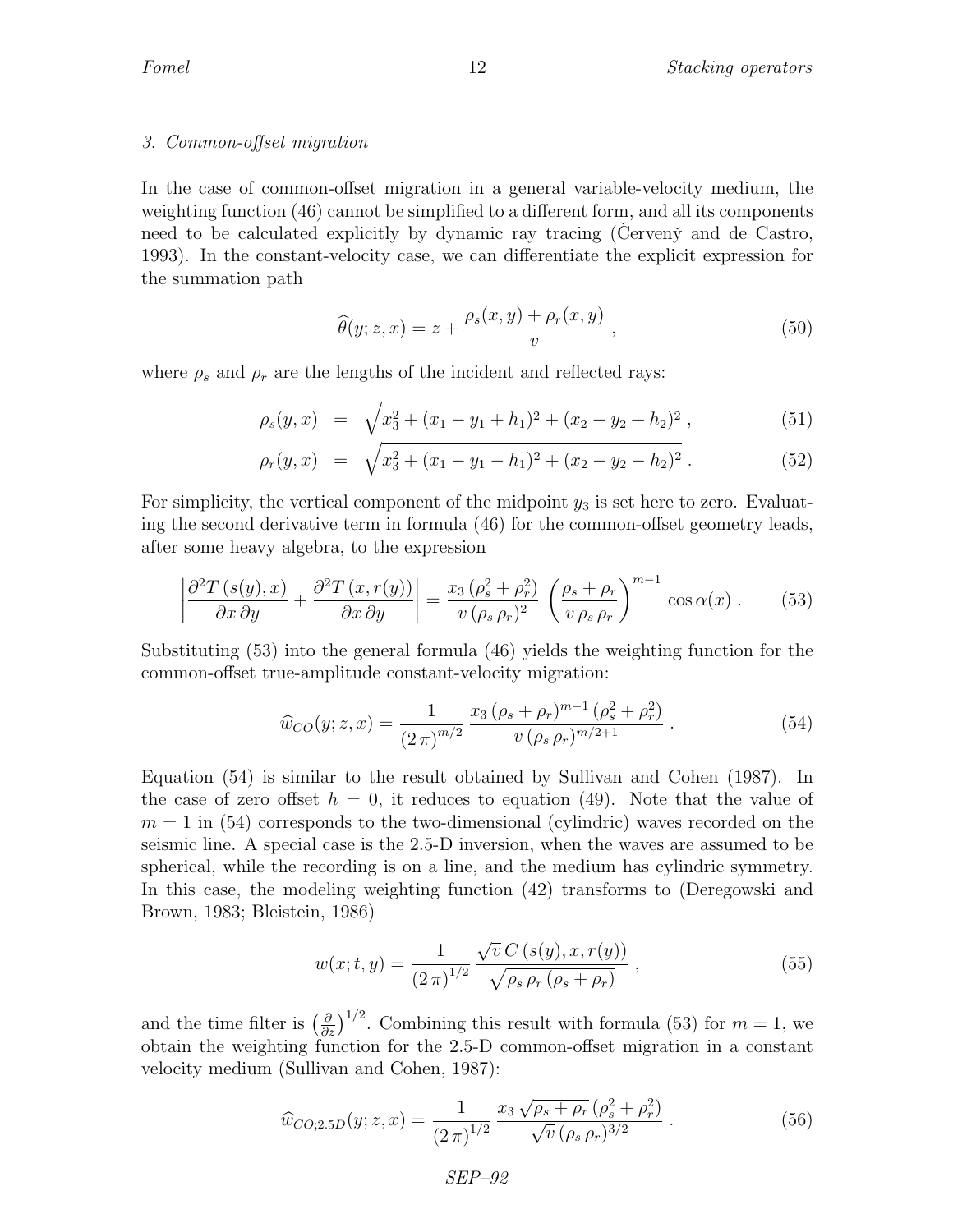The corresponding time filter for 2.5-D migration is  $\left(-\frac{\partial}{\partial t}\right)^{1/2}$ .

In the common-offset case, the pseudo-unitary weighting is defined from (47) and (53) as follows:

$$
w_{CO}^{(-)}(y;z,x) = \frac{1}{(2\pi v)^{m/2}} \frac{\sqrt{x_3 \cos \alpha} \left(\rho_s + \rho_r\right)^{\frac{m-1}{2}} \sqrt{\rho_s^2 + \rho_r^2}}{\left(\rho_s \rho_r\right)^{\frac{m+1}{2}}},\tag{57}
$$

where

$$
\cos \alpha = \left(\frac{(x-y)^2 + \rho_s \rho_r - h^2}{2 \rho_s \rho_r}\right)^{1/2}.
$$
\n(58)

### Post-Stack Time Migration

An interesting example of a stacking operator is the hyperbola summation used for time migration in the post-stack domain. In this case, the summation path is defined as

$$
\widehat{\theta}(y; z, x) = \sqrt{z^2 + \frac{(x - y)^2}{v^2}},
$$
\n(59)

where z denotes the vertical traveltime, x and y are the horizontal coordinates on the migrated and unmigrated sections respectively, and  $v$  stands for the effectively constant root-mean-square velocity (Claerbout, 1995). The summation path for the reverse transformation (demigration) is found from solving equation (59) for z. It has the well-known elliptic form

$$
\theta(x;t,y) = \sqrt{t^2 - \frac{(x-y)^2}{v^2}}.
$$
\n(60)

The Jacobian of transforming z to t is

$$
\left|\frac{\partial\widehat{\theta}}{\partial z}\right| = \frac{z}{t} \tag{61}
$$

If the migration weighting function is defined by conventional downward continuation (Schneider, 1978), it takes the following form, which is equivalent to equation (40):

$$
\widehat{w}(y; z, x) = \frac{1}{(2\pi)^{m/2}} \frac{\cos \alpha(y)}{v R(y, x)} = \frac{1}{(2\pi)^{m/2}} \frac{\cos \alpha}{v^m t^{m/2}}.
$$
(62)

The simple trigonometry of the reflected ray suggests that the cosine factor in formula  $(62)$  is equal to the simple ratio between the vertical traveltime z and the zero-offset reflected traveltime t:

$$
\cos \alpha = \frac{z}{t} \,. \tag{63}
$$

The equivalence of the Jacobian (61) and the cosine factor (63) has important interpretations in the theory of Stolt frequency-domain migration (Stolt, 1978; Chun and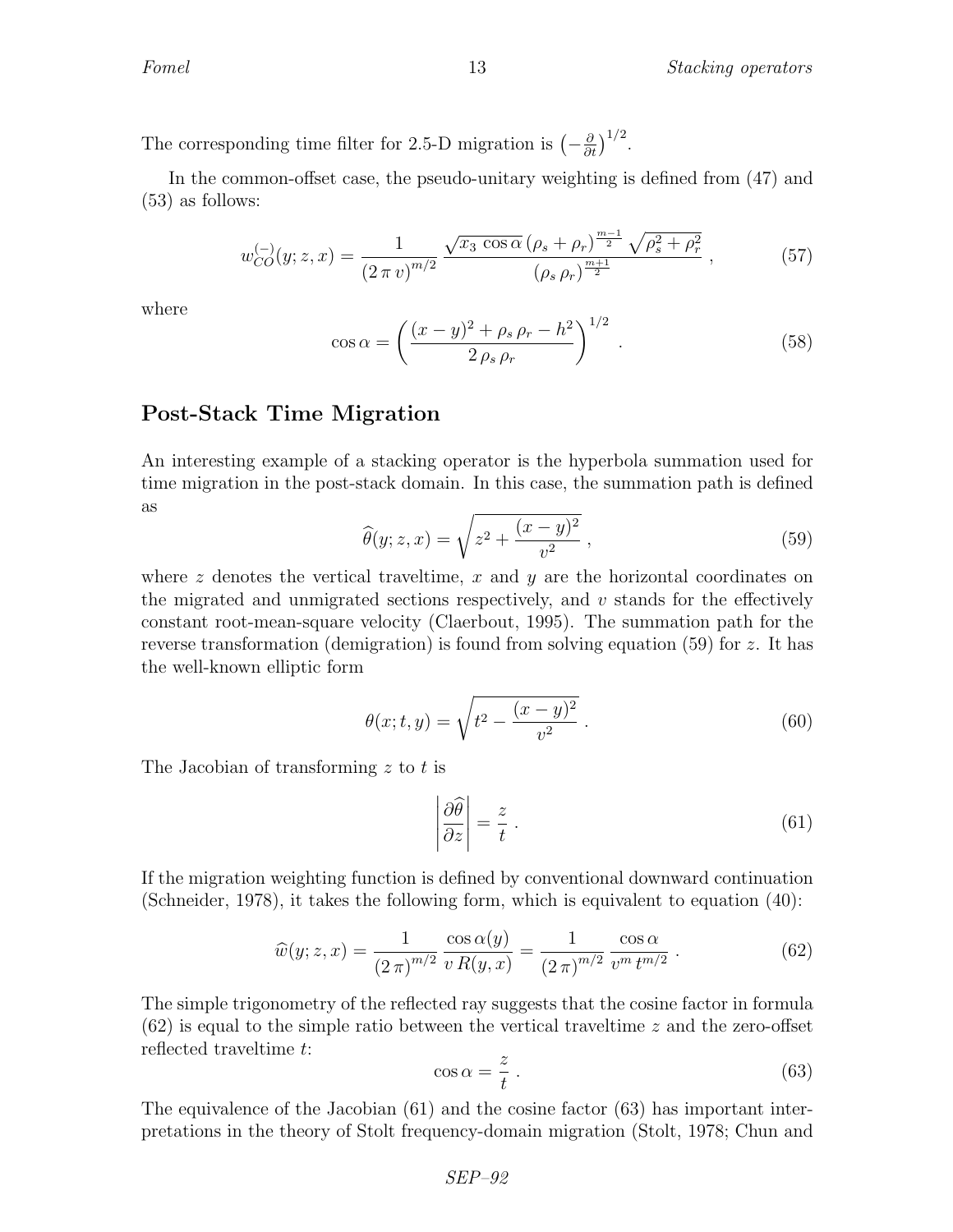Jacewitz, 1981; Levin, 1986). According to equation (22), the weighting function of the adjoint operator is the ratio of  $(62)$  and  $(61)$ :

$$
\widetilde{w}(x;t,y) = \frac{1}{(2\pi)^{m/2}} \frac{1}{v^m t^{m/2}}.
$$
\n(64)

We can see that the cosine factor  $z/t$  disappears from the adjoint weighting. This is completely analogous to the known effect of "dropping the Jacobian" in Stolt migration (Harlan, 1983; Levin, 1994). The product of the weighting functions for the time migration and its asymptotic inverse is defined according to formula (10) as

$$
w\,\widehat{w} = \frac{1}{(2\,\pi)^m} \sqrt{\left|F\,\widehat{F}\right| \left|\frac{\partial\widehat{\theta}}{\partial z}\right|^m} = \frac{1}{(v^2\,t)^m} \,. \tag{65}
$$

Thus, the asymptotic inverse of the conventional time migration has the weighting function determined from equations (10) and (62) as

$$
w(x;t,y) = \frac{1}{(2\pi)^{m/2}} \frac{t/z}{v^m t^{m/2}}.
$$
\n(66)

The weighting functions of the asymptotic pseudo-unitary operators are obtained from formulas (28) and (29). They have the form

$$
w^{(+)}(x;t,y) = \frac{1}{(2\pi)^{m/2}} \frac{\sqrt{t/z}}{v^m t^{m/2}}.
$$
 (67)

$$
w^{(-)}(y;z,x) = \frac{1}{(2\pi)^{m/2}} \frac{\sqrt{z/t}}{v^m t^{m/2}}.
$$
 (68)

The square roots of the cosine factor appearing in formulas (67) and (68) correspond to the analogous terms in the pseudo-unitary Stolt migration proposed by Harlan and Sword (1986).

Figure 1 shows the output of a simple numerical test. The synthetic zero-offset section used in this test is shown in the left plot of Figure 2. The data are taken from Claerbout (1995) and correspond to a synthetic reflectivity model, which contains several dipping layers, a fault, and an unconformity. The input zero-offset section is inverted using an iterative conjugate-gradient method and two different weighting schemes: the uniform weighting and the asymptotic pseudo-unitary weighting (67- 68). I compare the iterative convergence by measuring the least-squares norm of the data residual error at different iterations. Figure 1 shows that the pseudo-unitary weighting provides a significantly faster convergence. The result of inversion after 10 conjugate-gradient iterations is shown in Figures 2 and 3. The right plot in Figure 2 shows the output of the least-squares migration. Figure 3 shows the corresponding modeled data and the residual error. The latter is very close to zero. Although this example has only a pedagogical value, it clearly demonstrates possible advantages of using asymptotic pseudo-unitary operators in least-squares migration.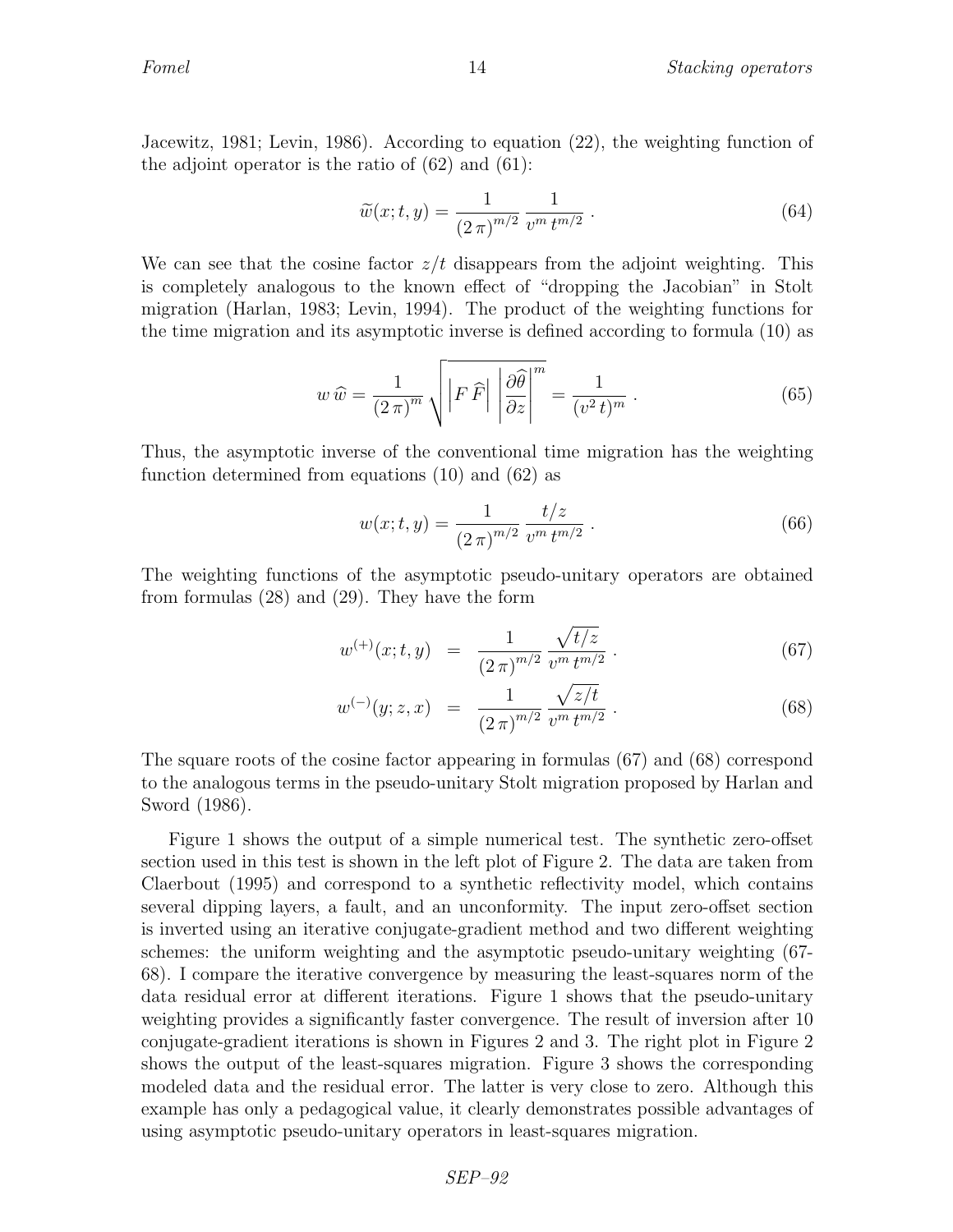

Figure 2: Input zero-offset section (left) and the corresponding least-squares image (right) after 10 iterations of iterative inversion.

Least-squares Image

Input Data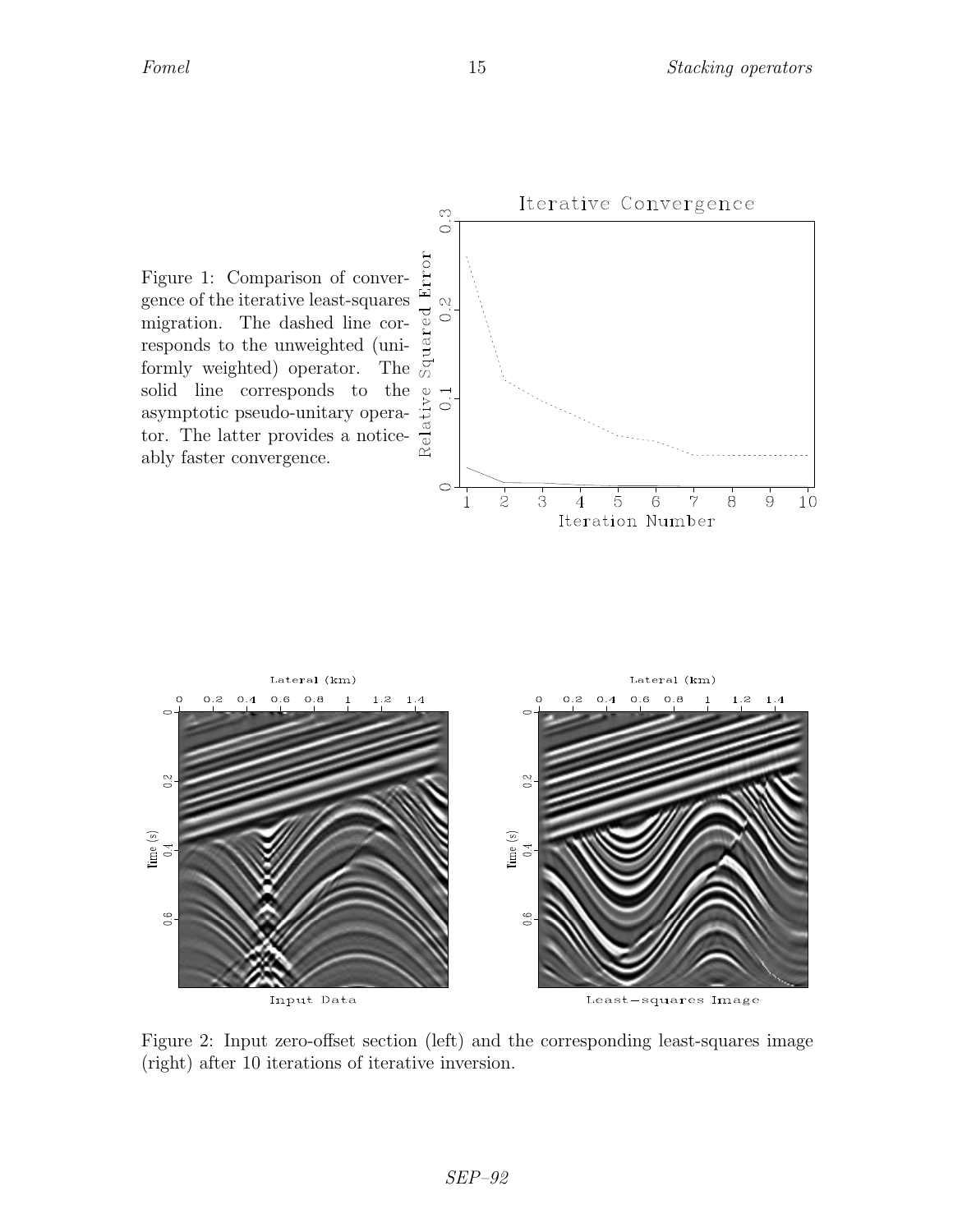

Figure 3: The modeled zero-offset (left) and the residual error (right) plotted at the same scale.

## Velocity Transform

Velocity transform is another form of hyperbolic stacking with the summation path

$$
\widehat{\theta}(h; t_0, s) = \sqrt{t_0^2 + s^2 h^2}, \qquad (69)
$$

where h corresponds to the offset, s is the stacking slowness, and  $t_0$  is the estimated zero-offset traveltime. Hyperbolic stacking is routinely applied for scanning velocity analysis in common-midpoint stacking. Velocity transform inversion has proved to be a powerful tool for data interpolation and amplitude-preserving multiple suppression (Thorson, 1984; Ji, 1995; Lumley et al., 1995).

Solving equation (69) for  $t_0$ , we find that the asymptotic inverse and adjoint operators have the elliptic summation path

$$
\theta(s; t, h) = \sqrt{t^2 - s^2 h^2} \,. \tag{70}
$$

The weighting functions of the asymptotic pseudo-unitary velocity transform are found using formulas (28) and (29) to have the form

$$
w^{(+)} = \frac{1}{(2\pi)^{1/2}} \left| F \,\hat{F} \right|^{1/4} \left| \frac{\partial \hat{\theta}}{\partial t_0} \right|^{-1/4} = \frac{1}{\sqrt{\pi}} \frac{\sqrt{s \, h} \sqrt{t/t_0}}{\sqrt{t}} \,. \tag{71}
$$

$$
w^{(-)} = \frac{1}{(2\pi)^{1/2}} \left| F \,\hat{F} \right|^{1/4} \left| \frac{\partial \hat{\theta}}{\partial t_0} \right|^{3/4} = \frac{1}{\sqrt{\pi}} \frac{\sqrt{s \, h} \sqrt{t_0/t}}{\sqrt{t}} \,. \tag{72}
$$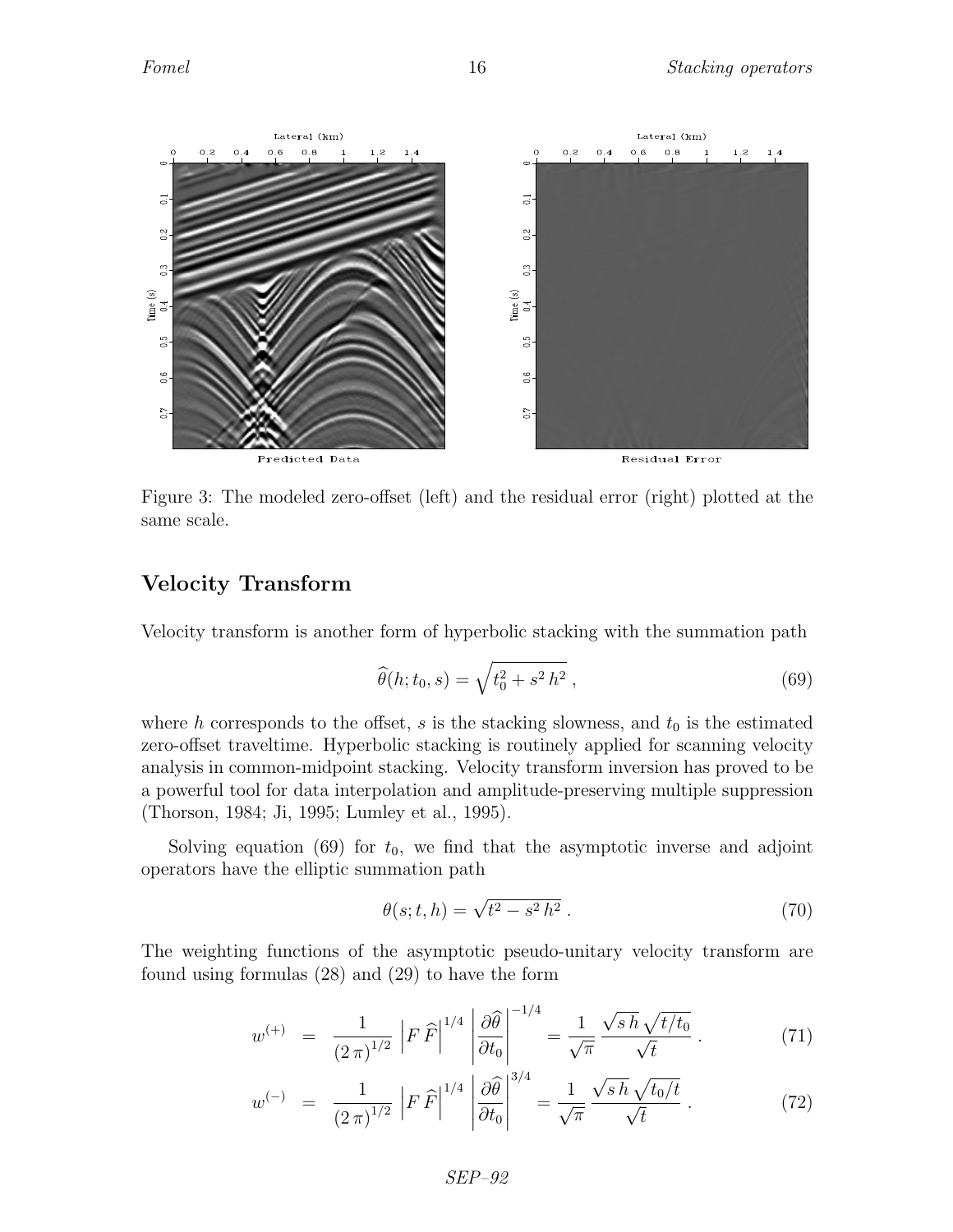The factor  $\sqrt{s h}$  for pseudo-unitary velocity transform weighting has been discovered empirically by Claerbout (1995).

Figure 4 shows the output of a numerical test of the least-squares velocity transform inversion using a CMP gather from the Mobil AVO dataset (Lumley et al., 1995). The input CMP gather (shown in the left plot of Figure 5) is inverted using an iterative conjugate-gradient method and two different weighting scheme: the uniform weighting and the asymptotic pseudo-unitary weights (71-72). Analogously to Figure 1, the iterative convergence is measured by the least-squares norm of the data residual error at different iterations. Figure 4 shows that the pseudo-unitary weighting provides a noticeably faster convergence at the first three iterations. At later iterations, the residual errors of the two methods are very close to each other. The use of a pseudo-unitary weighting will be justified in this case if only three iterations are practically affordable. The results of inversion after 10 conjugate-gradient iterations are plotted in Figures 5 and 6. The right plot in Figure 5 shows the output of the velocity transform inversion: an optimized velocity scan. Figure 6 shows the corresponding modeled CMP gather and the residual error. The error is negligible which indicates a successful inversion.



### Offset Continuation and DMO

Offset continuation is the operator that transforms seismic reflection data from one offset to another (Bolondi et al., 1982; Salvador and Savelli, 1982). If the data are continued from half-offset  $h_1$  to a larger offset  $h_2$ , the summation path of the post-NMO integral offset continuation has the following form (Biondi and Chemingui, 1994; Stovas and Fomel, 1996; Fomel, 2001b):

$$
\theta(x;t,y) = \frac{t}{h_2} \sqrt{\frac{U+V}{2}} \,,\tag{73}
$$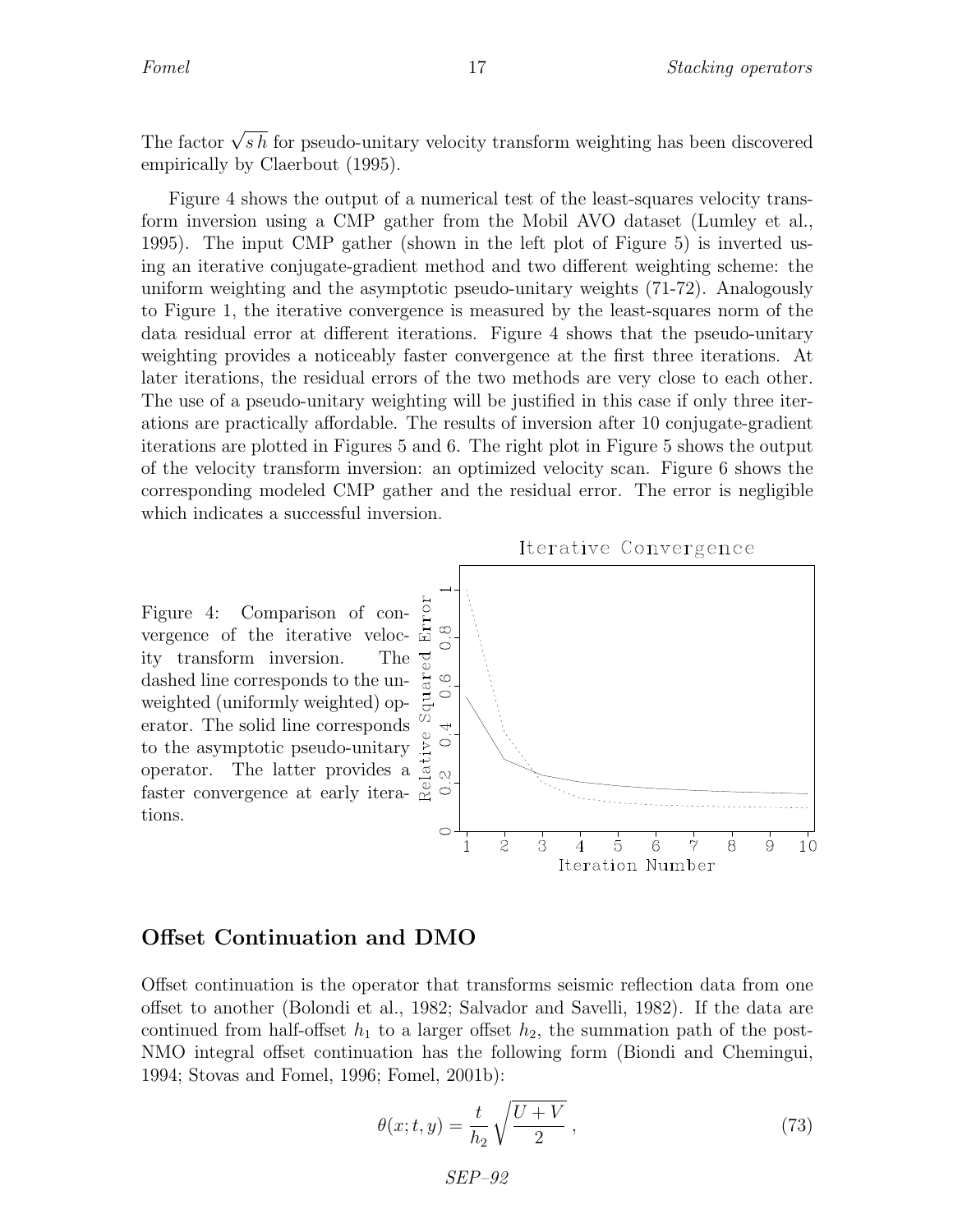

Figure 5: Input CMP gather (left) and its velocity transform counterpart (right) after 10 iterations of iterative least-squares inversion.



Figure 6: The modeled CMP gather (left) and the residual error (right) plotted at the same scale.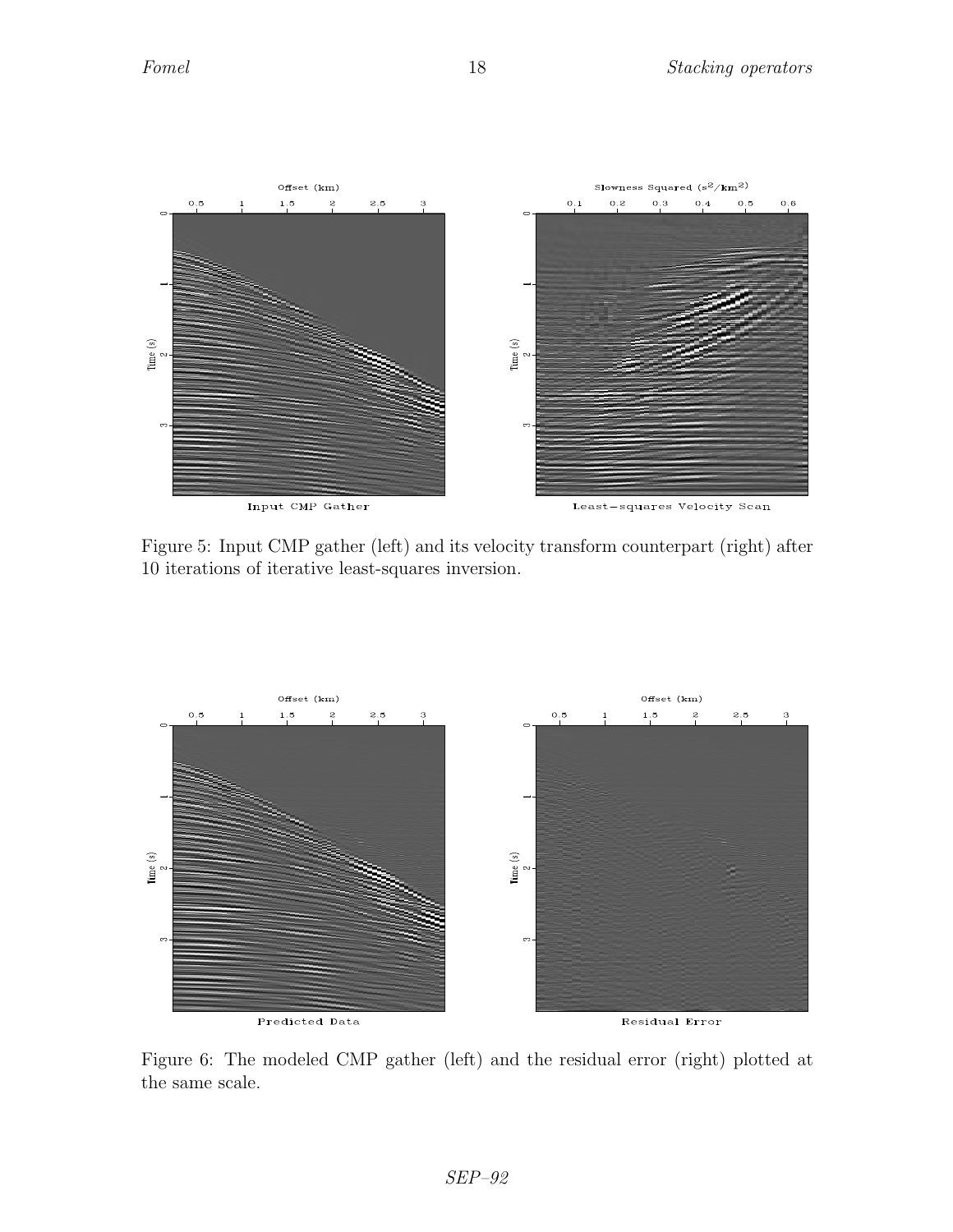where  $U = h_1^2 + h_2^2 - (x - y)^2$ ,  $V = \sqrt{U^2 - 4h_1^2h_2^2}$ , and x and y are the midpoint coordinates before and after the continuation. The summation path of the reverse continuation is found from inverting (73) to be

$$
\widehat{\theta}(y; z, x) = z h_2 \sqrt{\frac{2}{U+V}} = \frac{z}{h_1} \sqrt{\frac{U-V}{2}}.
$$
\n(74)

The Jacobian of the time coordinate transformation in this case is simply

 $\mid$  $\overline{\phantom{a}}$  $\overline{\phantom{a}}$ I  $\mid$ 

$$
\left. \frac{\partial \widehat{\theta}}{\partial z} \right| = \frac{t}{z} \tag{75}
$$

Differentiating summation paths (73) and (74), we can define the product of the weighting functions according to formula (10), as follows:

$$
w\,\widehat{w} = \frac{1}{2\,\pi} \sqrt{\left|F\,\widehat{F}\right|\left|\frac{\partial\widehat{\theta}}{\partial z}\right|} = \frac{t}{2\,\pi} \frac{\left(h_2^2 - h_1^2\right)^2 - (x - y)^4}{V^3} \,. \tag{76}
$$

The weighting functions of the amplitude-preserving offset continuation have the form (Fomel, 2001b)

$$
w(x;t,y) = \sqrt{\frac{z}{2\pi}} \frac{h_2^2 - h_1^2 - (x - y)^2}{V^{3/2}}, \qquad (77)
$$

$$
\widehat{w}(y; z, x) = \frac{t/\sqrt{z}}{\sqrt{2\pi}} \frac{h_2^2 - h_1^2 + (x - y)^2}{V^{3/2}} \,. \tag{78}
$$

It easy to verify that they satisfy relationship (76); therefore, they appear to be asymptotically inverse to each other.

The weighting functions of the asymptotic pseudo-unitary offset continuation are defined from formulas (28) and (29), as follows:

$$
w^{(+)} = \frac{1}{(2\pi)^{1/2}} \left| F \,\widehat{F} \right|^{1/4} \left| \frac{\partial \widehat{\theta}}{\partial t_0} \right|^{-1/4} = \sqrt{\frac{z}{2\pi}} \frac{\left( (h_2^2 - h_1^2)^2 - (x - y)^4 \right)^{1/2}}{V^{3/2}}, \tag{79}
$$

$$
w^{(-)} = \frac{1}{(2\pi)^{1/2}} \left| F \,\widehat{F} \right|^{1/4} \left| \frac{\partial \widehat{\theta}}{\partial t_0} \right|^{3/4} = \frac{t/\sqrt{z}}{\sqrt{2\pi}} \frac{\left( (h_2^2 - h_1^2)^2 - (x - y)^4 \right)^{1/2}}{V^{3/2}} \,. \tag{80}
$$

The most important case of offset continuation is the continuation to zero offset. This type of continuation is known as *dip moveout (DMO)*. Setting the initial offset  $h_1$ equal to zero in the general offset continuation formulas, we deduce that the inverse and forward DMO operators have the summation paths

$$
\theta(x;t,y) = \frac{t}{h_2} \sqrt{h_2^2 - (x-y)^2} \,, \tag{81}
$$

$$
\widehat{\theta}(y; z, x) = \frac{z h_2}{\sqrt{h_2^2 - (x - y)^2}}.
$$
\n(82)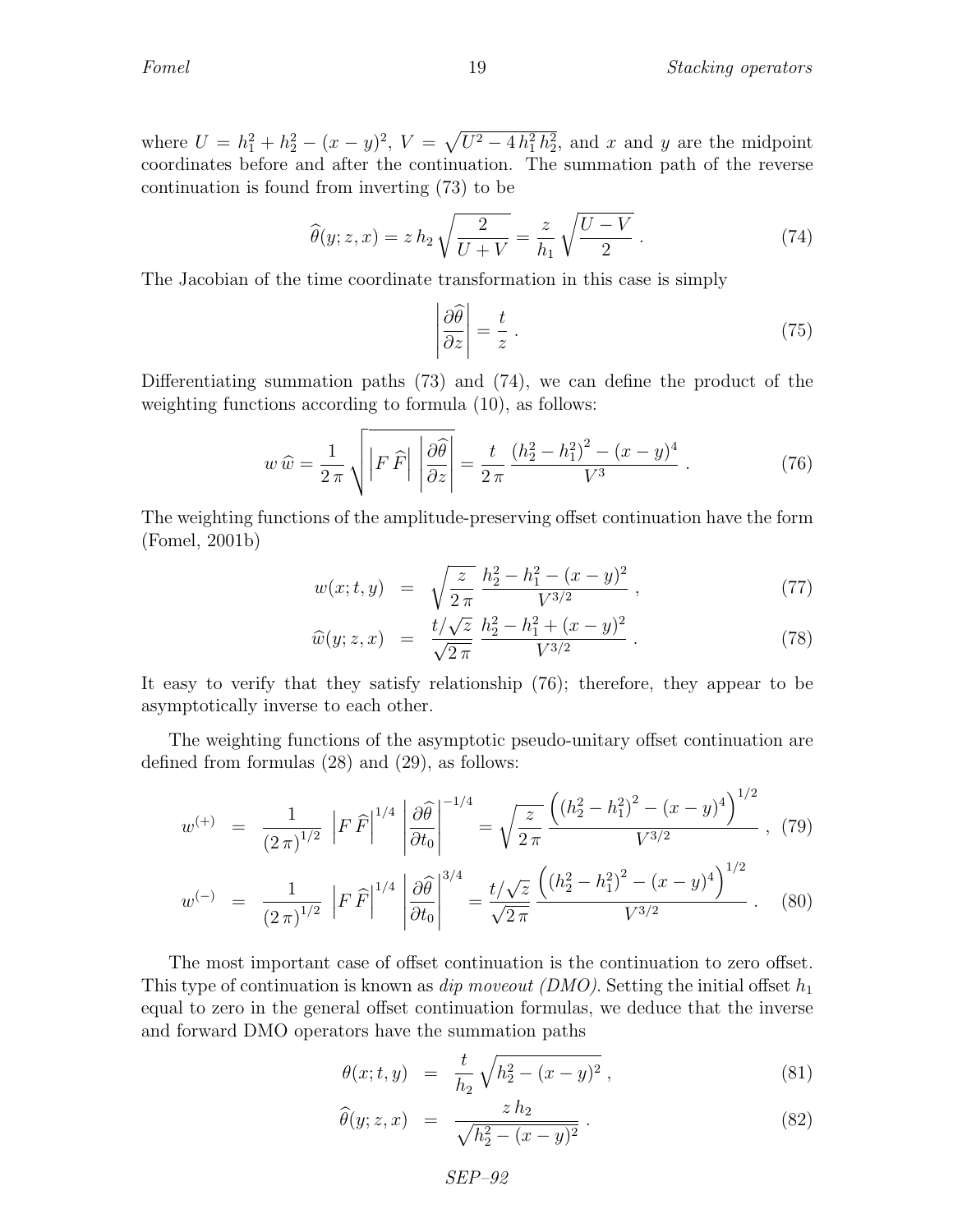The weighting functions of the amplitude-preserving inverse and forward DMO are

$$
w(x;t,y) = \sqrt{\frac{z}{2\pi}} \frac{1}{h_2},
$$
\n(83)

$$
\widehat{w}(y; z, x) = \frac{t/\sqrt{z}}{\sqrt{2\pi}} \frac{h_2 (h_2^2 + (x - y)^2)}{(h_2^2 - (x - y)^2)^2},
$$
\n(84)

and the weighting functions of the asymptotic pseudo-unitary DMO are

$$
w^{(+)} = \sqrt{\frac{z}{2\pi}} \frac{\sqrt{h_2^2 + (x - y)^2}}{h_2^2 - (x - y)^2},
$$
\n(85)

$$
w^{(-)} = \frac{t/\sqrt{z}}{\sqrt{2\pi}} \frac{\sqrt{h_2^2 + (x - y)^2}}{h_2^2 - (x - y)^2} \,. \tag{86}
$$

Equations similar to (83) and (84) have been published by Stovas and Fomel (1996). Equation (84) differs from the similar result of Black et al. (1993) by a simple time multiplication factor. This difference corresponds to the difference in definition of the amplitude preservation criterion. Equation (84) agrees asymptotically with the frequency-domain Born DMO operators (Bleistein, 1990; Liner, 1991; Bleistein and Cohen, 1995). Likewise, the stacking operator with the weighting function (83) corresponds to Ronen's inverse DMO (Ronen, 1987), as discussed by Fomel (2001b). Its adjoint, which has the weighting function

$$
\widetilde{w}(x;t,y) = \frac{t/\sqrt{z}}{2\pi} \frac{1}{h_2},\tag{87}
$$

corresponds to Hale's DMO (Hale, 1984).

### **CONCLUSIONS**

Stacking operators such as Kirchoff migration, datuming, dip moveout, velocity transform, etc. are widely used in seismic imaging and data processing, and the need often arises to invert them.

This paper fills the gap between the concept of asymptotically inverse operators and the concept of adjoint operators by introducing the notion of asymptotic pseudounitary stacking operators. A pair of asymptotic pseudo-unitary operators possesses the property of being both adjoint and asymptotically inverse to each other. The amplitude (weighting) functions of these operators are completely defined by the derivatives of their kinematics (stacking surfaces).

The practical advantage of this unification is in the ability to construct asymptotically optimal preconditioning for iterative least-squares solution of inverse problems. Simple preliminary tests are encouraging, but further practical experience is needed to confirm the theoretical expectations.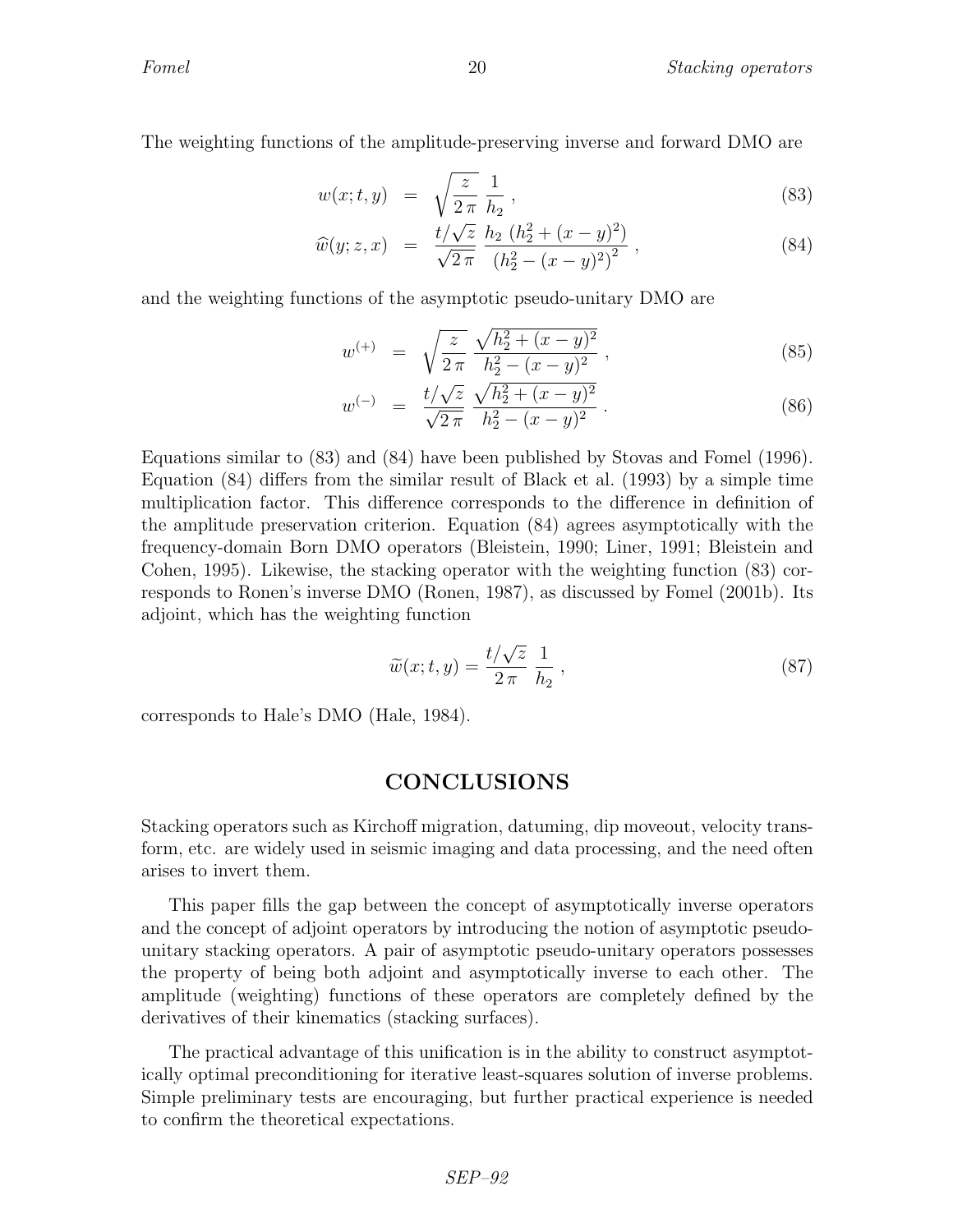## ACKNOWLEDGMENTS

I owe my familiarity with the asymptotic inversion theory to Sergey Goldin. A short discussion with Martin Tygel helped me better understand the true-amplitude migration concept.

I thank Jon Claerbout for helpful discussions and the sponsors of the Stanford Exploration Project for the financial support of this work. Comments from three anonymous reviewers helped to improve the paper.

### APPENDIX A

## LEAST-SQUARES RADON TRANSFORM INVERSION

This appendix exemplifies the application of adjoint operators by reviewing the analytical least-squares inversion of the classic Radon transform (slant stack operator).

Forming the product  $\mathbf{A}^{\mathbf{T}}\mathbf{A}$  for this case leads to the double integral

$$
H(z,x) = (\mathbf{A}^{\mathbf{T}} \mathbf{A})[M(z,x)] =
$$
  
= 
$$
\iint \widehat{w}(y; z, x) w(\xi; \widehat{\theta}(y; z, x), y) M(\theta(\xi; \widehat{\theta}(y; z, x), y), \xi) d\xi dy =
$$
  
= 
$$
\iint M(z + y(\xi - x)) d\xi dy.
$$
 (A-1)

Applying Fourier transform with respect to z, we can rewrite equation  $(A-1)$  in the frequency domain as

$$
\check{H}(\omega, x) = \int \check{M}(\omega, \xi) \int e^{i\omega y (\xi - x)} dy d\xi , \qquad (A-2)
$$

where

$$
\check{H}(\omega, x) = \int H(z, x) e^{-i\omega z} dz , \qquad (A-3)
$$

$$
\check{M}(\omega, x) = \int M(z, x) e^{-i\omega z} dz . \qquad (A-4)
$$

The inner integral in equation  $(A-2)$  reduces to the m-dimensional delta function:

$$
\check{H}(\omega, x) = (2\pi)^m \int \check{M}(\omega, \xi) \,\delta\left(\omega^m \left(\xi - x\right)\right) \,d\xi \,. \tag{A-5}
$$

As follows from the properties of delta function,

$$
\check{H}(\omega,x) = \frac{(2\,\pi)^m}{|\omega|^m} \int \check{M}(\omega,\xi) \,\delta(\xi-x) \,d\xi = \frac{(2\,\pi)^m}{|\omega|^m} \,\check{M}(\omega,x) \,. \tag{A-6}
$$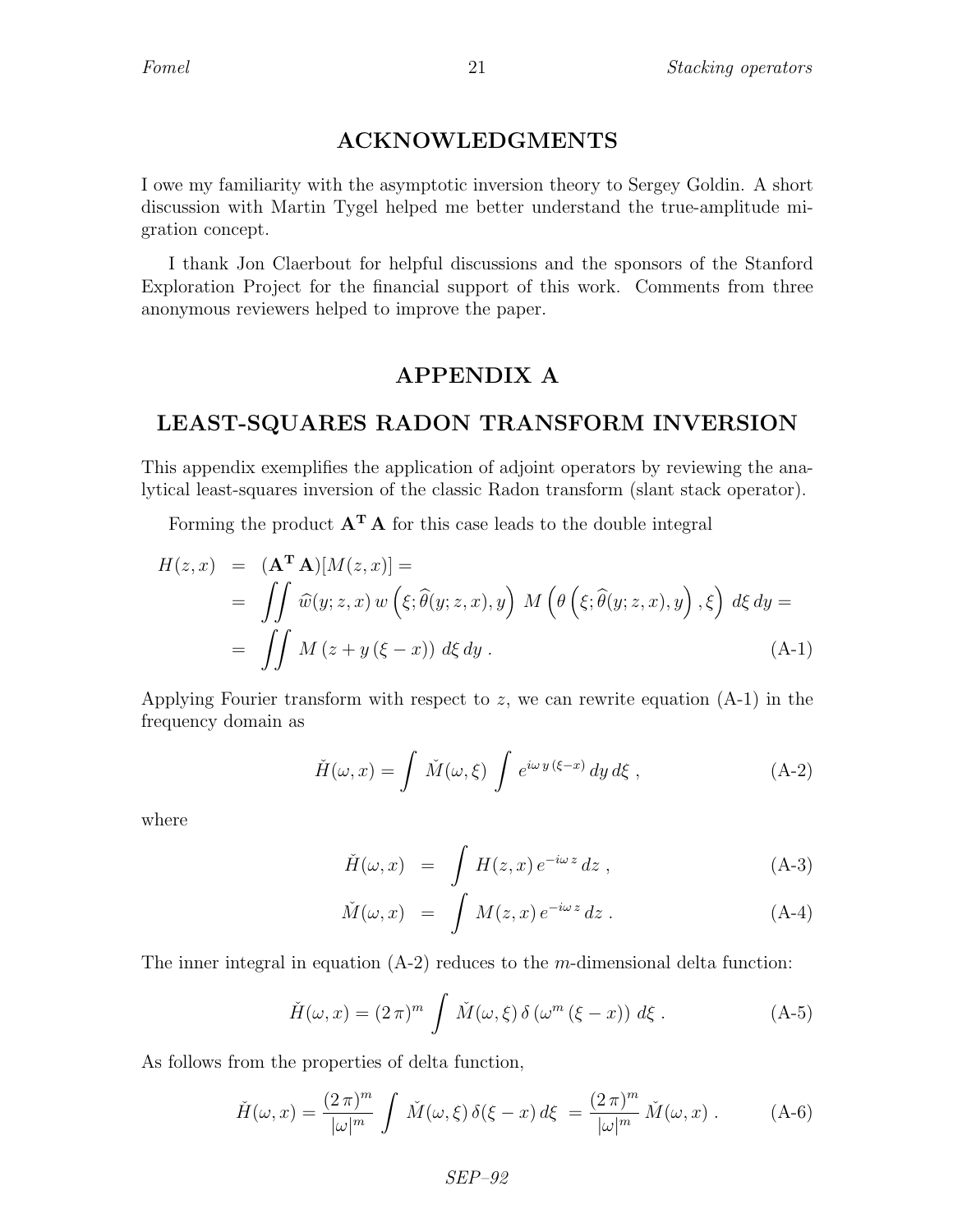Inverting  $(A-6)$  for M, we conclude that

$$
\left(\mathbf{A}^{\mathbf{T}}\,\mathbf{A}\right)^{-1} = \frac{|\mathbf{D}|^m}{(2\,\pi)^m} \,. \tag{A-7}
$$

Substituting equation (A-7) into (13) produces the result precisely equivalent to Radon's inversion (4).

### REFERENCES

- Berryhill, J. R., 1979, Wave equation datuming: Geophysics, 44, 1329–1344.
- Beylkin, G., 1985, Imaging of discontinuities in the inverse scattering problem by inversion of a causal generalized Radon transform: Journal of Mathematical Physics, 26, 99–108.
- Biondi, B., and N. Chemingui, 1994, Transformation of 3-D prestack data by Azimuth Moveout, in SEP-80: Stanford Exploration Project, 125–143.
- Black, J. L., K. L. Schleicher, and L. Zhang, 1993, True-amplitude imaging and dip moveout: Geophysics, 58, 47–66.
- Bleistein, N., 1984, Mathematical methods for wave phenomena: Academic Press Inc. (Harcourt Brace Jovanovich Publishers).
- ——–, 1986, Two-and-one-half dimensional in-plane wave propagation: Geophys. Prosp., 34, 686–703.
- $-$ , 1987, On the imaging of reflectors in the Earth: Geophysics, 52, 931–942.
- ——–, 1990, Born DMO revisited, in 60th Annual Internat. Mtg., Soc. Expl. Geophys., Expanded Abstracts: Soc. Expl. Geophys., 1366–1369.
- Bleistein, N., and J. K. Cohen, 1995, The effect of curvature on true amplitude DMO: Proof of concept: Technical report, ACTI, 4731U0015-2F; CWP-193, Colorado School of Mines.
- Bleistein, N., J. K. Cohen, and F. G. Hagin, 1985, Computational and asymptotic aspects of velocity inversion: Geophysics, 50, 1253–1265.
- Bleistein, N., J. K. Cohen, and J. W. Stockwell, 2001, Mathematics of multidimensional seimsic imaging, migration, and inversion: Springer.
- Bolondi, G., E. Loinger, and F. Rocca, 1982, Offset continuation of seismic sections: Geophys. Prosp., 30, 813–828.
- Chapman, C. H., and R. Drummond, 1982, Body-wave seismograms in inhomogeneous media using Maslov asymptotic theory: Bulletin of the Seismological Society of America, 72, S277–S317.
- Chavent, G., and R.-E. Plessix, 1999, An optimal true-amplitude least-square prestack depth-migration operator: Geophysics, 64, 508–515.
- Chun, J. H., and C. A. Jacewitz, 1981, Fundamentals of frequency-domain migration: Geophysics, 46, 717–733.
- Claerbout, J. F., 1970, Coarse grid calculations of waves in inhomogeneous media with application to delineation of complicated seismic structure: Geophysics, 35, 407–418.
	- ——–, 1995, Basic Earth Imaging: Stanford Exploration Project.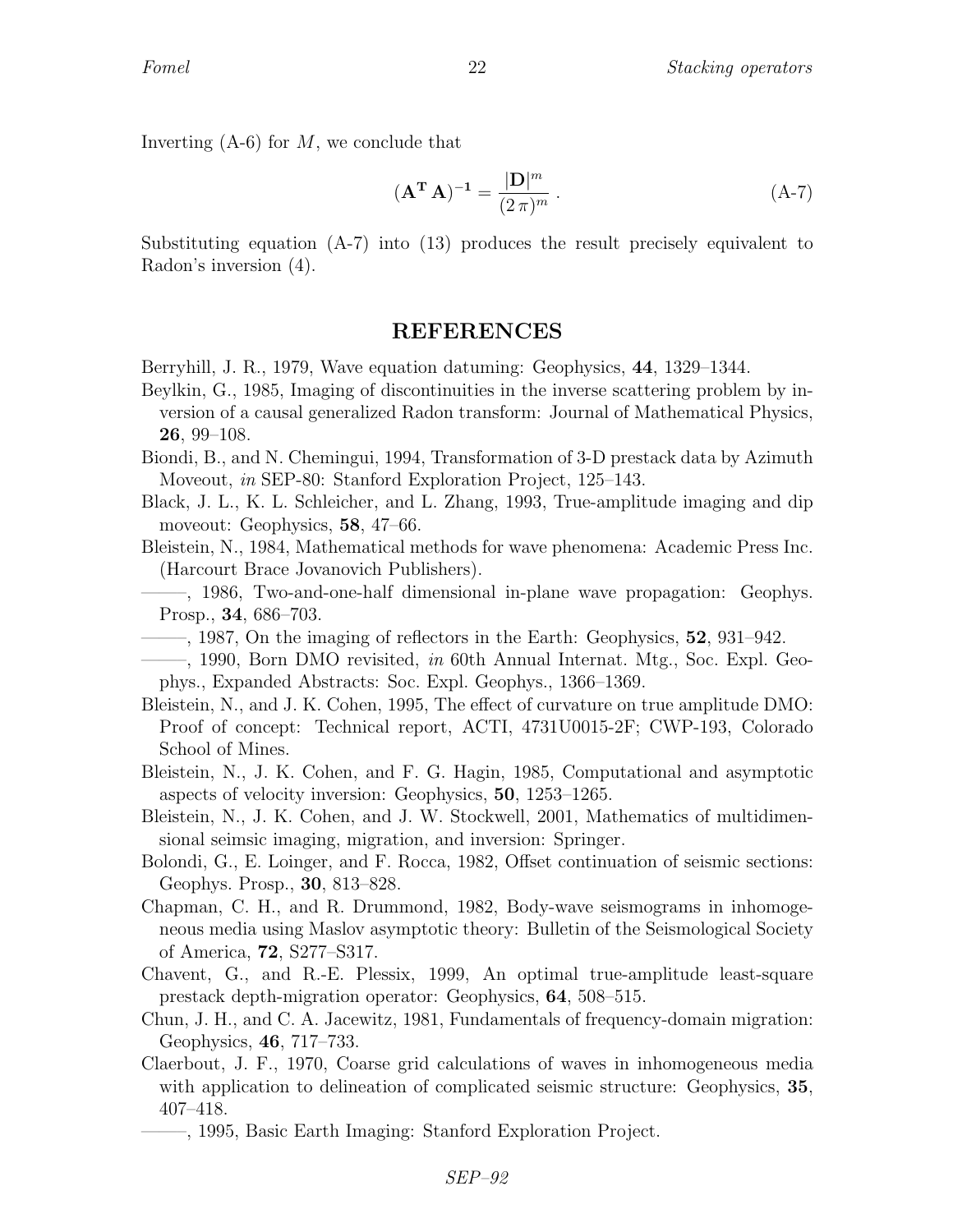- Crawley, S., 1995, Approximate vs. exact adjoints in inversion, in SEP-89: Stanford Exploration Project, 207–216.
- Deregowski, S. M., and S. M. Brown, 1983, A theory of acoustic diffractors applied to Two-D models: Geophys. Prosp., 31, 293–333.
- Docherty, P., 1991, A brief comparison of some Kirchhoff integral formulas for migration and inversion: Geophysics, 56, 1164–1169.
- Duquet, B., and K. J. Marfurt, 1999, Filtering coherent noise during prestack depth migration: Geophysics, 64, 1054–1066.
- Fomel, S., 2001a, Antialiasing of Kirchhoff operators by reciprocal parameterization: Journal of Seismic Exploration, 10, 293–310.
- ——–, 2001b, Three-dimensional seismic data regularization: PhD thesis, Stanford University.
- Fomel, S., J. Berryman, R. Clapp, and M. Prucha, 2002, Iterative resolution estimation in least-squares Kirchhoff migration: Geophysical Prospecting, accepted for publication.
- Gardner, G. F., and L. E. Lu, eds., 1991, Slant-stack processing: Soc. Expl. Geophys.
- Goldin, S., 1990, A geometric approach to seismic processing: the method of discontinuities, in SEP-67: Stanford Exploration Project, 171–210.

Goldin, S. V., 1985, Integral continuations of wave fields: Soviet Geology and Geophysics, 26, 95–104.

- ——–, 1986, Seismic traveltime inversion: Soc. Expl. Geophys.
- ——–, 1987, Dynamic analysis of images in seismics: Soviet Geology and Geophysics, 28, 84–93.
- ——–, 1988, Transformation and recovery of discontinuities in problems of tomographic type: Institute of Geology and Geophysics.
- ——–, 1992, Estimation of reflection coefficient under migration of converted and monotype waves: Soviet Geology and Geophysics, 33, 76–90.
- Gritsenko, S. A., 1984, Time field derivatives: Soviet Geology and Geophysics, 25, 103–109.
- Haddon, R. A. W., and P. W. Buchen, 1981, Use of Kirchhoff's formula for body wave calculations in the earth: Geophys. J. Roy. Astr. Soc., 67, 587–598.
- Hale, D., 1984, Dip-moveout by Fourier transform: Geophysics, 49, 741–757.
- Harlan, W. S., 1983, Linear properties of Stolt migration and diffraction, in SEP-35: Stanford Exploration Project, 181–184.
- Harlan, W. S., and C. H. Sword, 1986, Least squares and pseudo unitary migration, in SEP-48: Stanford Exploration Project, 127–132.
- Hubral, P., M. Tygel, and H. Zien, 1991, Three-dimensional true-amplitude zero-offset migration: Geophysics, 56, 18–26.
- Jedlicka, J., 1989, Velocity analysis by inversion, in SEP-61: Stanford Exploration Project, 41–68.
- Ji, J., 1994, Toward an exact adjoint: Semicircle versus hyperbola, in SEP-80: Stanford Exploration Project, 499–512.
- ——–, 1995, Sequential seismic inversion using plane-wave synthesis: PhD thesis, Stanford University.
- Jin, S., R. Madariaga, J. Virieux, and G. Lambaré, 1992, Two-dimensional asymptotic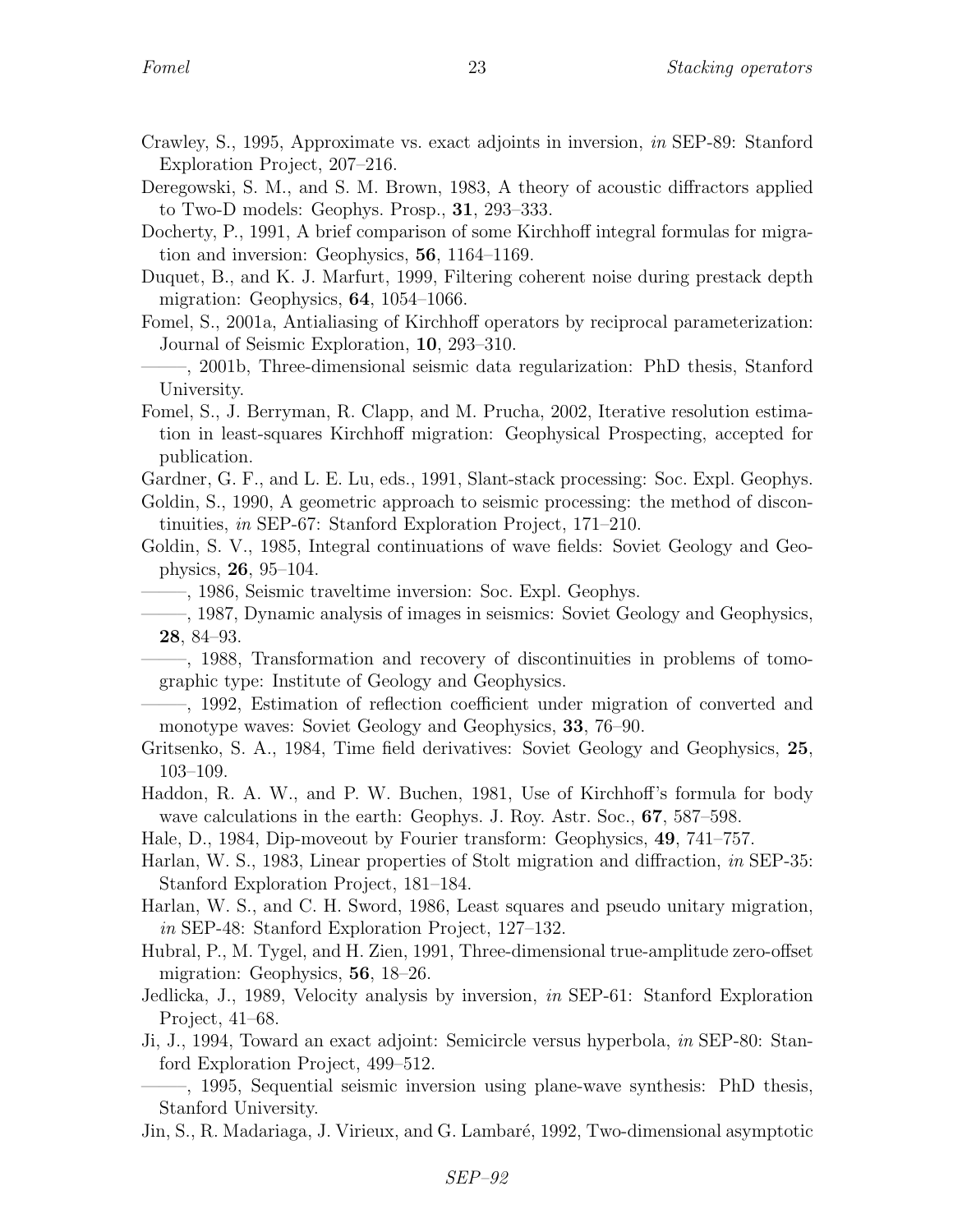iterative elastic inversion: Geophys. J. Int., 108, 575–588.

- Keho, T. H., and W. B. Beydoun, 1988, Paraxial ray Kirchhoff migration: Geophysics, 53, 1540–1546.
- Lailly, P., 1984, The seismic inverse problem as a sequence of before stack migrations, in Conference on Inverse Scattering, Tulsa, Oklahoma: SIAM, 1366–1369.
- Lambaré, G., J. Virieux, R. Madariaga, and S. Jin, 1992, Iterative asymptotic inversion in the acoustic approximation: Geophysics, 57, 1138–1154.
- Levin, S., 1986, Test your migration IQ, in SEP-48: Stanford Exploration Project, 147–160.
- Levin, S. A., 1994, Stolt without artifacts? dropping the Jacobian, in SEP-80: Stanford Exploration Project, 513–532.
- Liner, C. L., 1991, Born theory of wave-equation dip moveout: Geophysics, 56, 182– 189.
- Lumley, D. E., D. Nichols, and T. Rekdal, 1995, Amplitude-preserved multiple suppression: 65th Ann. Internat. Mtg, Soc. of Expl. Geophys., 1460–1463.
- Miller, D., M. Oristaglio, and G. Beylkin, 1987, A new slant on seismic imaging Migration and integral geometry: Geophysics, 52, 943–964.
- Nakhamkin, S. A., 1969, Fan filtration: Izv. Phys. Earth, 11, 23–35.
- Nemeth, T., C. Wu, and G. T. Schuster, 1999, Least-squares migration of incomplete reflection data: Geophysics, 64, 208–221.
- Nolan, C. J., and W. W. Symes, 1996, Imaging and coherency in complex structures: 66th Ann. Internat. Mtg, Soc. of Expl. Geophys., 359–362.
- Radon, J., 1917, Ueber die Bestimmmung von Funktionen durch ihre Integralwerte längs gewisser Mannigfaltigkeiten: Ber. Saechs. Akademie der Wissenschaften, Leipzig, Mathematisch-Physikalische Klasse (in German), 69, 262–277.
- Ronen, J., 1987, Wave equation trace interpolation: Geophysics, 52, 973–984.
- Ronen, S., and C. L. Liner, 2000, Least-squares DmO and migration: Geophysics, 65, 1364–1371.
- Salvador, L., and S. Savelli, 1982, Offset continuation for seismic stacking: Geophys. Prosp., 30, 829–849.
- Schleicher, J., M. Tygel, and P. Hubral, 1993, 3-D true-amplitude finite-offset migration: Geophysics, 58, 1112–1126.
- Schneider, W. A., 1978, Integral formulation for migration in two-dimensions and three-dimensions: Geophysics, 43, 49–76.
- Stolk, C. C., 2000, Microlocal analysis of a seismic linearized inverse problem: Wave Motion, 32, 267–290.
- Stolt, R. H., 1978, Migration by Fourier transform: Geophysics, 43, 23–48. (Discussion and reply in GEO-60-5-1583).
- Stovas, A. M., and S. B. Fomel, 1996, Kinematically equivalent DMO integral operators: Russian Geology and Geophysics, 37.
- Sullivan, M. F., and J. K. Cohen, 1987, Prestack Kirchhoff inversion of common-offset data: Geophysics, 52, 745–754.
- Tarantola, A., 1984, Inversion of seismic reflection data in the acoustic approximation: Geophysics, 49, 1259–1266.
	- ——–, 1987, Inverse problem theory: Elsevier Science.